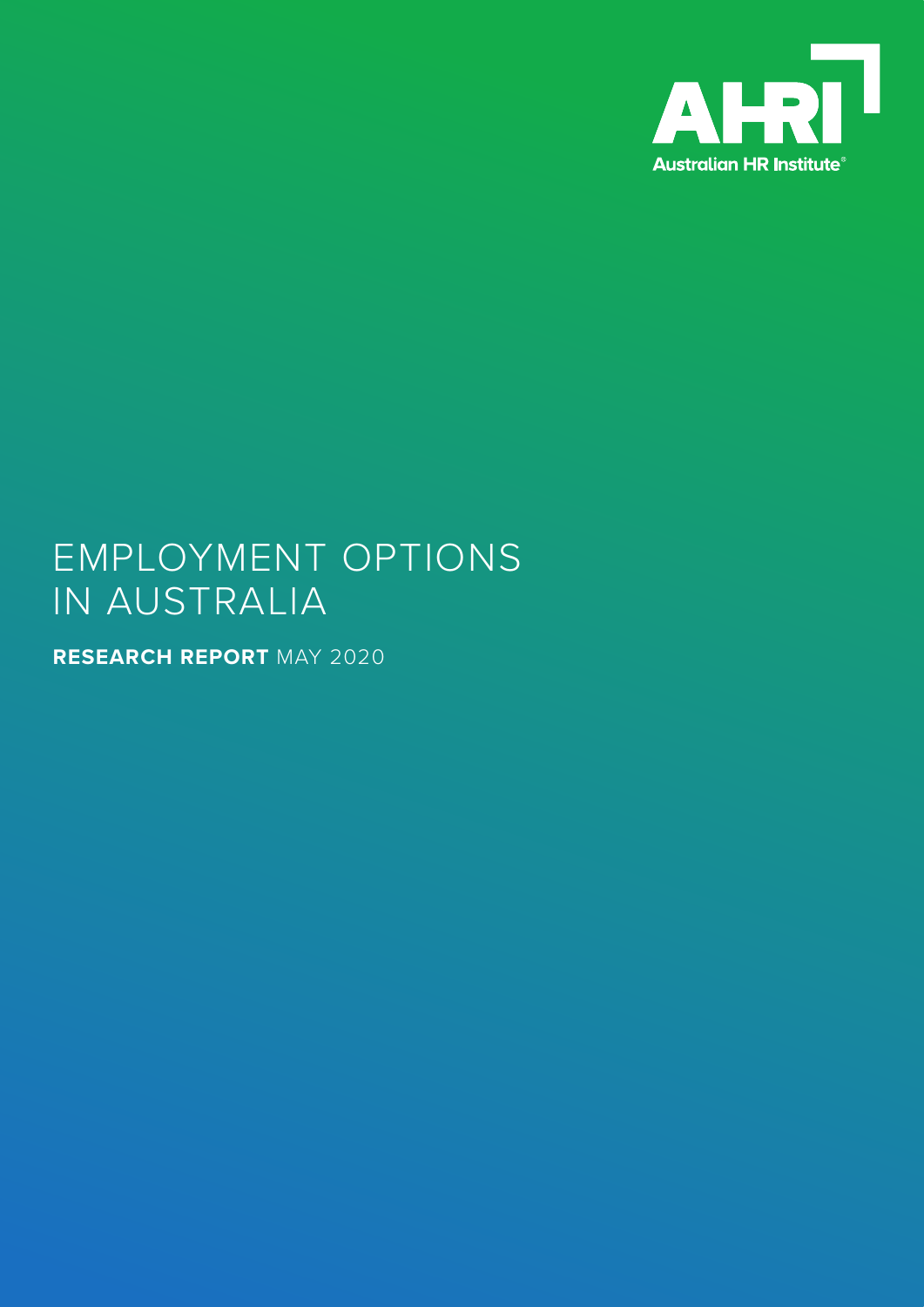## **CONTENTS**

| Foreword                                            | З               |
|-----------------------------------------------------|-----------------|
| <b>Executive Summary</b>                            | 4               |
| Demographics                                        | 6               |
| <b>Detailed findings</b>                            | 9               |
| Casual employees                                    | 9               |
| Independent contractors                             | 12 <sup>°</sup> |
| <b>Temporary workers</b>                            | 15              |
| <b>Appendices</b>                                   | 18              |
| 1. Casual employees data (by demographic)           | 18              |
| 2. Independent contractors<br>data (by demographic) | 19              |
| 3. Temporary workers data (by demographic)          | 20              |

### ACKNOWLEDGEMENTS

| Data Analysis & Report Author: | Samantha Smith |
|--------------------------------|----------------|
| Desian:                        | Ross Tsai      |

AHRI would like to thank Charles Cameron from the Recruitment, Consulting and Staffing Association of Australia & New Zealand for prompting this research project. AHRI would also like to thank its Advisory Research Panel members for their input into this survey, and the Fair Work Ombudsman for advice regarding question design.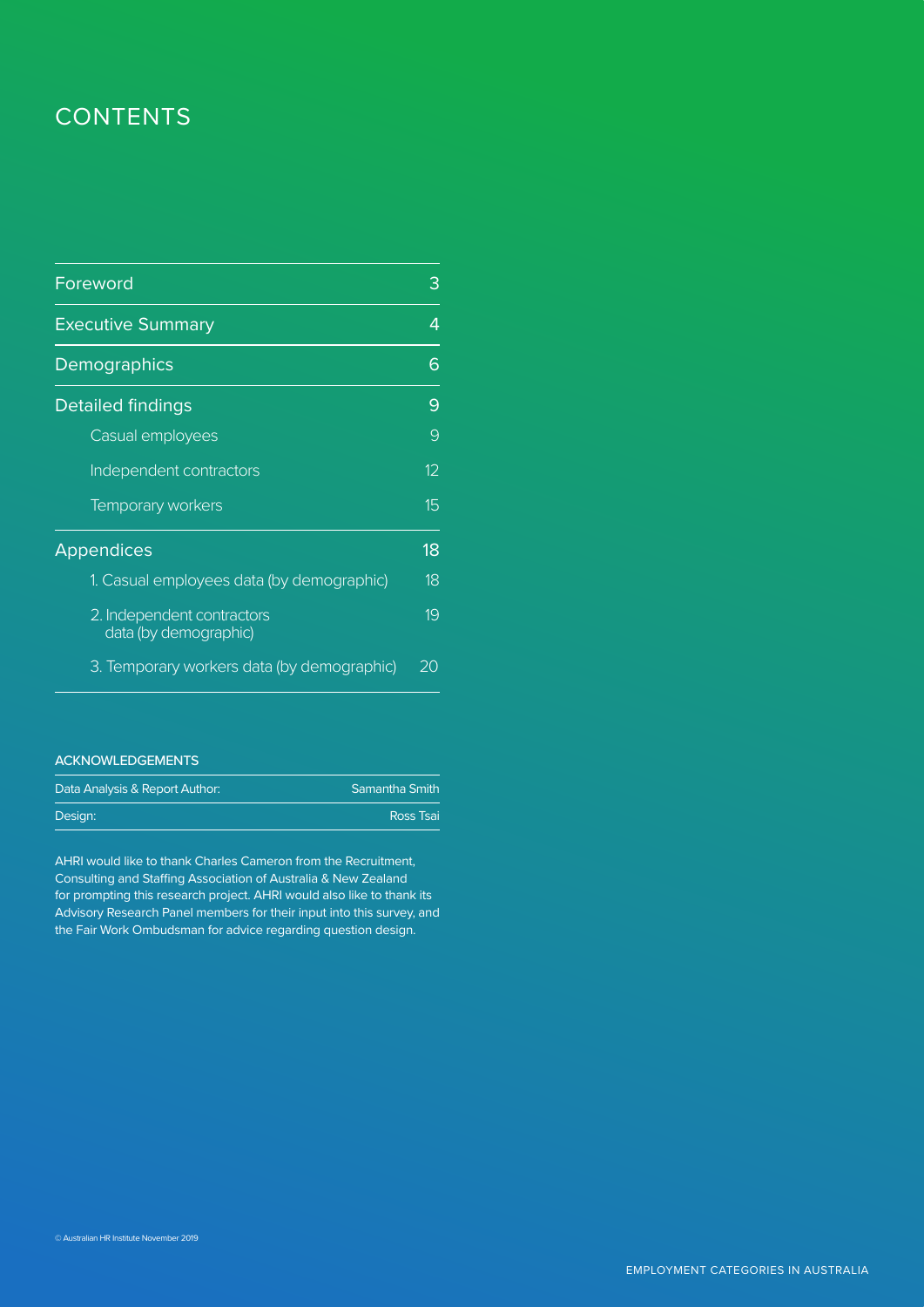## FOREWORD



In releasing the findings in this report, I would like to thank the CEO of the Recruiting, Consulting and Staffing Association, Charles Cameron, who prompted the study by engaging with AHRI in a discussion on the issues arising from the Full Federal Court decision on casual workers coming out of the 2018 WorkPac vs Skene case.

The idea for a survey focused initially on the business ramifications of the meaning of the term 'casual worker' given that the court's decision hung on signifiers of permanence and regularity. In the case before the court, the employee was a casual worker operating on a continuous roster arrangement set in advance annually by the employer.

The court decided that even though the word 'casual' was in Skene's job title, his enterprise agreement made no such reference, and so he was effectively deemed an employee working permanently for one company and entitled to the benefits of an employee, such as annual leave and sick pay.

The survey that resulted in the findings of this report went beyond the category of casual employee to look at the employment options open to employers with respect to independent contractors and temporary on-hire labour workers, and to look at each through the lens of employer flexibility with respect to variable operational requirements, such as seasonal work and specific projects.

The survey also speculated on the likely hiring intentions of employers if, for example, they were obligated by law to convert temporary workers and contractors after six months of continuous work into permanent employees. In looking at the reasons why employers choose different employee options when hiring, such as increasing speed of recruiting, minimising overtime and ease of termination without the risk of unfair dismissal claims, the study looked at accommodating worker preferences to the extent they affected employer imperatives.

The study did not apply an employee lens to issues such as fair pay and conditions, or worker engagement and commitment to the vision and mission of the organisation. These are priority issues for HR practitioners wanting to maximise employee engagement in order to boost productivity, customer satisfaction and business sustainability. They are also critical issues for employers who need assurances that they are operating ethically and within the law.

In addition, the study did not seek to explore the implications of employer hiring options within a commercial setting that requires employee evidence of permanent regular employment in order to qualify for loans to purchase goods such as a car, or to apply for a mortgage to purchase a house. Were a gig economy to grow substantially, questions such as these will need to be subject to debate and policy decision making. They are also big issues with economic and societal ramifications that need to be the subject of future research.

Although this study was undertaken prior to the onset of COVID-19, the findings are being released at a time when nervous employers may be looking for ways to recover from government-directed business lockdowns and return to trading but without all the staff that were stood down during the lockdown. It is likely to be a time when employers have increased power in the marketplace and some may choose to employ people through on-hire arrangements, contracts or as casuals rather than as ongoing permanent employees, should they see an advantage in doing so.

I commend the report for what it may add to policy debate on issues such as employers wanting to grow their business and remain sustainable as going concerns that employ people and generate economic growth.

Sarah McCann-Bartlett Chief Executive Officer Australian HR Institute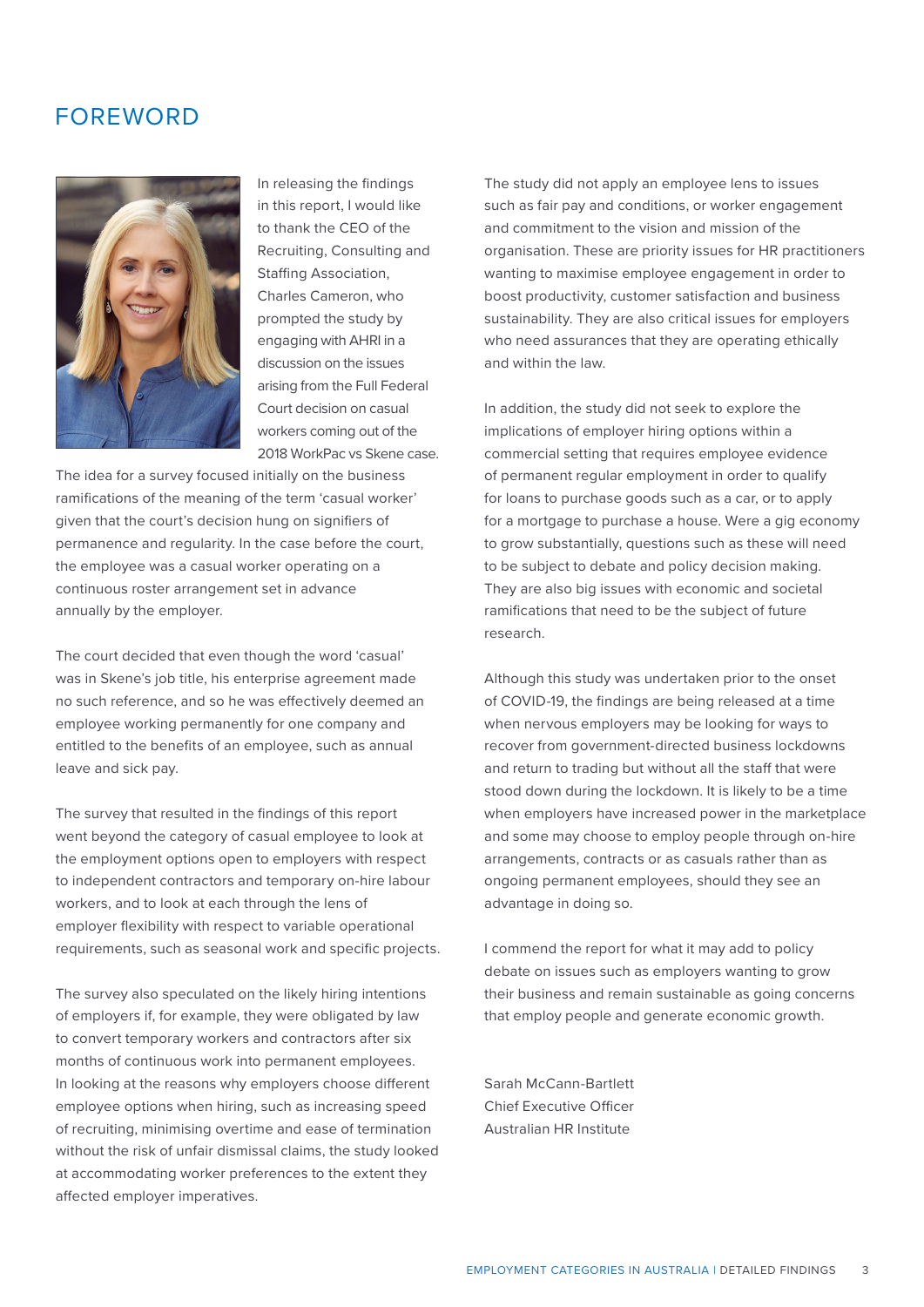## EXECUTIVE SUMMARY

#### **Background**

Business conditions in Australia are subject to increasingly rapid and regular change, driven by global volatility, more dynamic market conditions, populist governments and digitally enabled competition. Against this background, the Australian HR Institute has conducted a survey to investigate the workforce needs of modern business in this dynamic market. These findings touch on the pressures that inform recruitment of workers by different categories, as well as the perception of employers if legislation were to close off options.

This study limits its focus to an exploration of options available to employers when considering the conditions under which they can lawfully engage people to perform work. Informed by the preferences and practices of the organisations they serve, respondents to the survey which inform this report focus on employer reasons for engaging different types of workers. The reasons include adapting to operational requirements affected by variables such as short-term projects and seasons, as well as increasing speed of the recruitment process, minimising cost of leave, and terminating with minimal notice. While reasons also include accommodating employee preferences when engaging casual workers and independent contractors, employee considerations are not central to the focus of this study.

Respondents were given the following descriptions for employee options, that are referred to throughout this report:

- Casual employees employed in organisations
- Independent contractors that organisations engage
- Temporary workers on-hire via a third-party workforce service provider

#### **Reasons for engaging different employee categories**

A major reason for conducting this survey was to look at the reasons for different categories of workers, and how these differ. The survey found that more than half of the sample connected the hiring of workers in different categories to business conditions and operational requirements. Another reason for employing different worker types, was reducing costs related to the entitlements associated with permanent employees, such as leave entitlements, overtime costs and protection from unfair dismissal claims. An additional reason was employer flexibility, such as avoiding obligations regarding award entitlements and termination restrictions.

The top 5 reasons referred to in Table 1, varied by demographic differences (sector, role, and organisation size; set out in Detailed Findings and Appendices 1-3).

| <b>REASON</b><br><b>RANKING</b> | <b>CASUAL EMPLOYEES</b>                                                                   | <b>INDEPENDENT CONTRACTORS</b>                                                              | <b>TEMPORARY WORKERS</b>                                                                  |
|---------------------------------|-------------------------------------------------------------------------------------------|---------------------------------------------------------------------------------------------|-------------------------------------------------------------------------------------------|
|                                 | Adapting the workforce to<br>flexible business conditions and<br>operational requirements | Meeting specific project<br>requirements                                                    | Adapting the workforce to<br>flexible business conditions and<br>operational requirements |
| $\overline{2}$                  | Meeting seasonal business<br>requirements                                                 | Adapting the workforce to<br>flexible business conditions and opera-<br>tional requirements | Meeting specific<br>project requirements                                                  |
| 3                               | Meeting specific project<br>requirements                                                  | Meeting seasonal business<br>requirements                                                   | Meeting seasonal<br>business requirements                                                 |
| $\overline{4}$                  | Accommodating the<br>preferences of workers                                               | Accommodating the<br>preferences of workers                                                 | Increasing speed of the<br>recruitment process                                            |
| 5                               | Assessing workers prior to offering<br>permanent employment                               | Increasing speed of the<br>recruitment process                                              | Outsourcing employment and work-<br>force management                                      |

#### TABLE 1. TOP 5 REASONS FOR ENGAGING THE FOLLOWING TYPES OF WORKERS: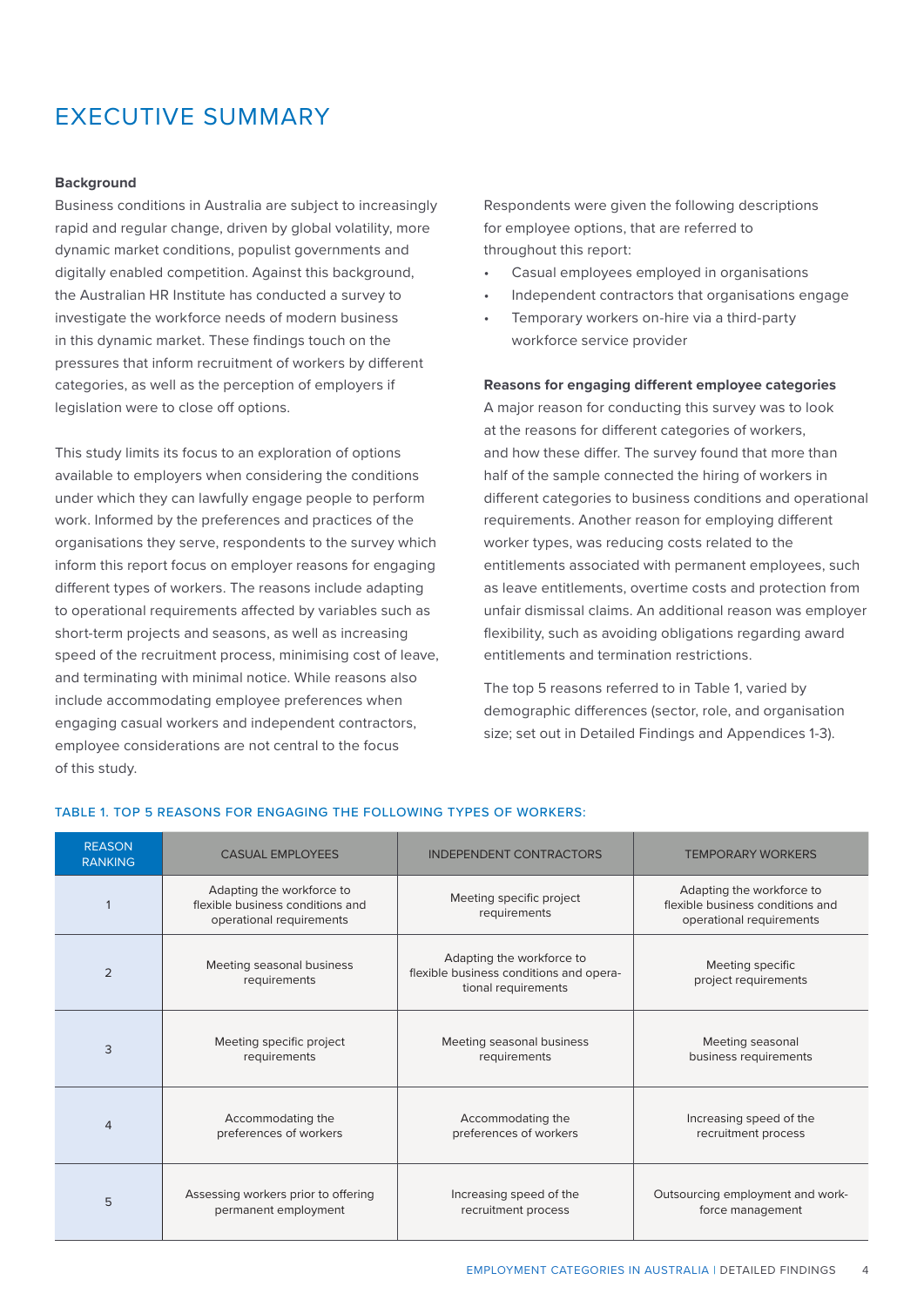## EXECUTIVE SUMMARY

#### **Worker capacity to affect organisational growth**

Another reason for conducting this survey was to understand how these different worker options affect organisational growth. Respondents reported that hiring casual workers was more likely to increase capacity to grow business than independent contractors or temporary workers. Across the worker categories, there was a general trend of respondents in the private sector being more likely to see these workers increasing the capacity to grow business. With respect to job roles, employees in c-suite roles were more optimistic than those in other roles in their belief that the use of the three worker categories increase the capacity to grow business.

#### **Legislation closing off options**

The survey also looked at employer perceptions if specific legislative requirements were implemented. Hypothetical legislative situations were put to respondents.

If these worker categories were no longer an option, respondents report that their organisations would be more likely to replace hours worked by casual workers with permanent employees, than they would to replace hours worked by independent or temporary workers with permanent employees.

Also, it was found that respondents indicated an unreadiness to hire casual employees if they must become permanent employees after six months. Further, it was noted that only around one in three respondents indicated that their organisations would be likely to engage temporary workers, if the law required temporary workers to be employed under the same terms and conditions as permanent employees.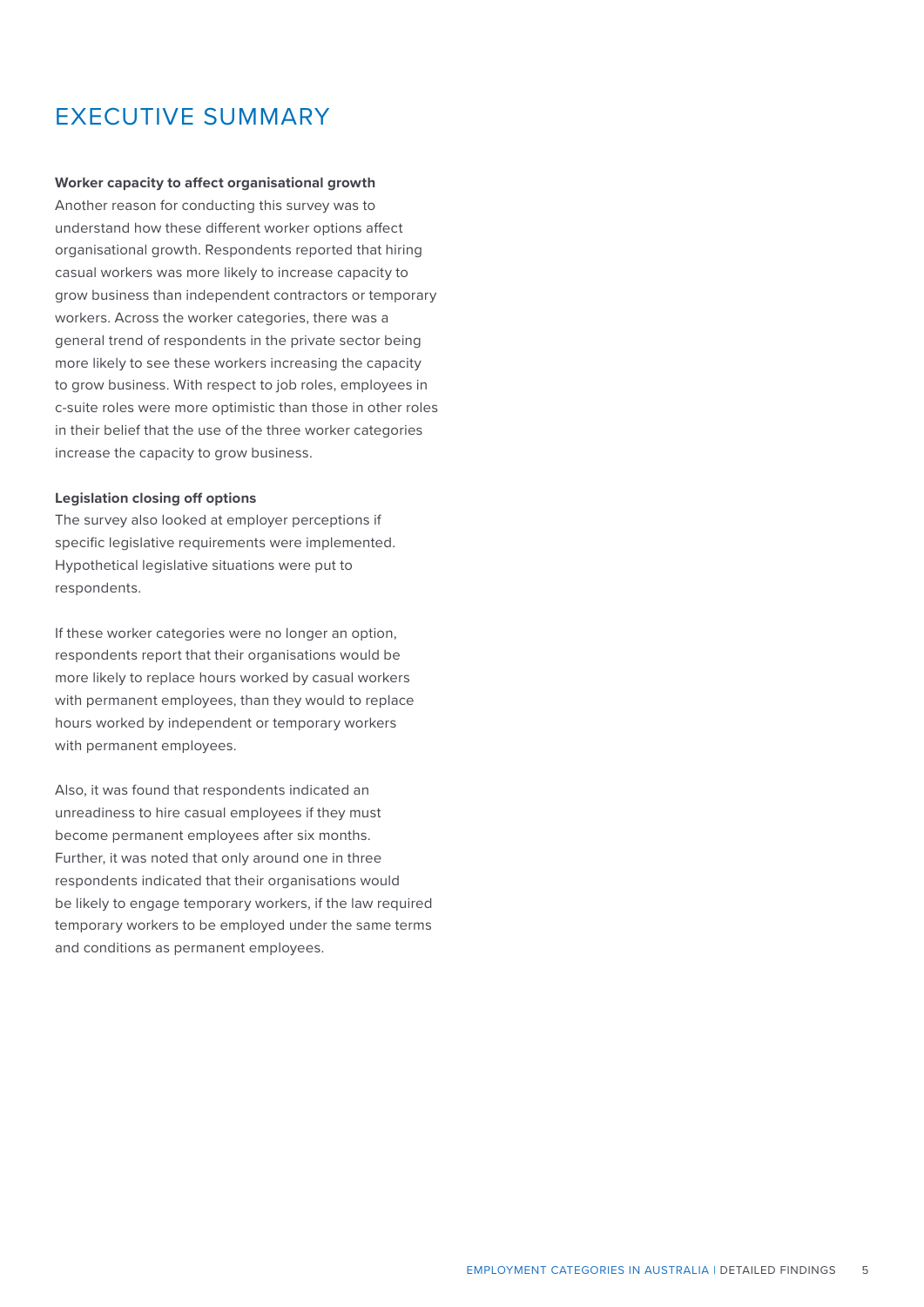## **DEMOGRAPHICS**

This survey was distributed to the member database of the Australian HR Institute (AHRI) during June and July 2019. It attracted a total of 414 responses. Respondents were treated anonymously.

The majority of respondents live in a metropolitan area (75.4%) and reside in Victoria (27.8%), NSW (24.9%) or QLD (20.1%) as shown in Figure 1 and Table 2.

#### FIGURE 1: LOCATION (414 RESPONSES)



#### TABLE 2: STATE (414 RESPONSES)

| Answer     | Percent |
|------------|---------|
| <b>VIC</b> | 27.8%   |
| <b>NSW</b> | 24.9%   |
| QLD        | 20.1%   |
| <b>WA</b>  | 12.3%   |
| <b>SA</b>  | 8.2%    |
| <b>ACT</b> | 3.6%    |
| <b>NT</b>  | 1.7%    |
| <b>TAS</b> | 1.5%    |

A large proportion of respondents identified themselves as HR managers (30.2%) and worked in a very large organisation (1000+ workers), as shown in Figure 2 and Table 3.

Overall, 75.9% identified themselves as being in an HR role, 10.1% in a c-suite/executive role (board director, CEO or senior executive team), and 14% in other roles (academic, consultant, contract/freelance, line manager or other).

### FIGURE 2: SIZE OF ORGANISATION (414 RESPONSES)



#### TABLE 3: JOB ROLE (414 RESPONSES)

| Answer                       | Percent |
|------------------------------|---------|
| <b>HR Manager</b>            | 30.2%   |
| <b>HR Adviser</b>            | 12.1%   |
| <b>HR Consultant</b>         | 8.7%    |
| <b>HR Business Partner</b>   | 6.8%    |
| Senior Executive team        | 6.8%    |
| <b>HR Administrator</b>      | 6.5%    |
| HR Director (national focus) | 6.0%    |
| Consultant                   | 5.6%    |
| HR Director (state focus)    | 3.9%    |
| CEO                          | 2.4%    |
| Academic                     | 2.4%    |
| HR Director (global focus)   | 1.7%    |
| Contract/freelance           | 1.7%    |
| <b>Board Director</b>        | 1.0%    |
| Line Manager                 | 0.7%    |
| Other                        | 3.6%    |

A majority of respondents work in the private sector (56.5%), as shown in Figure 3.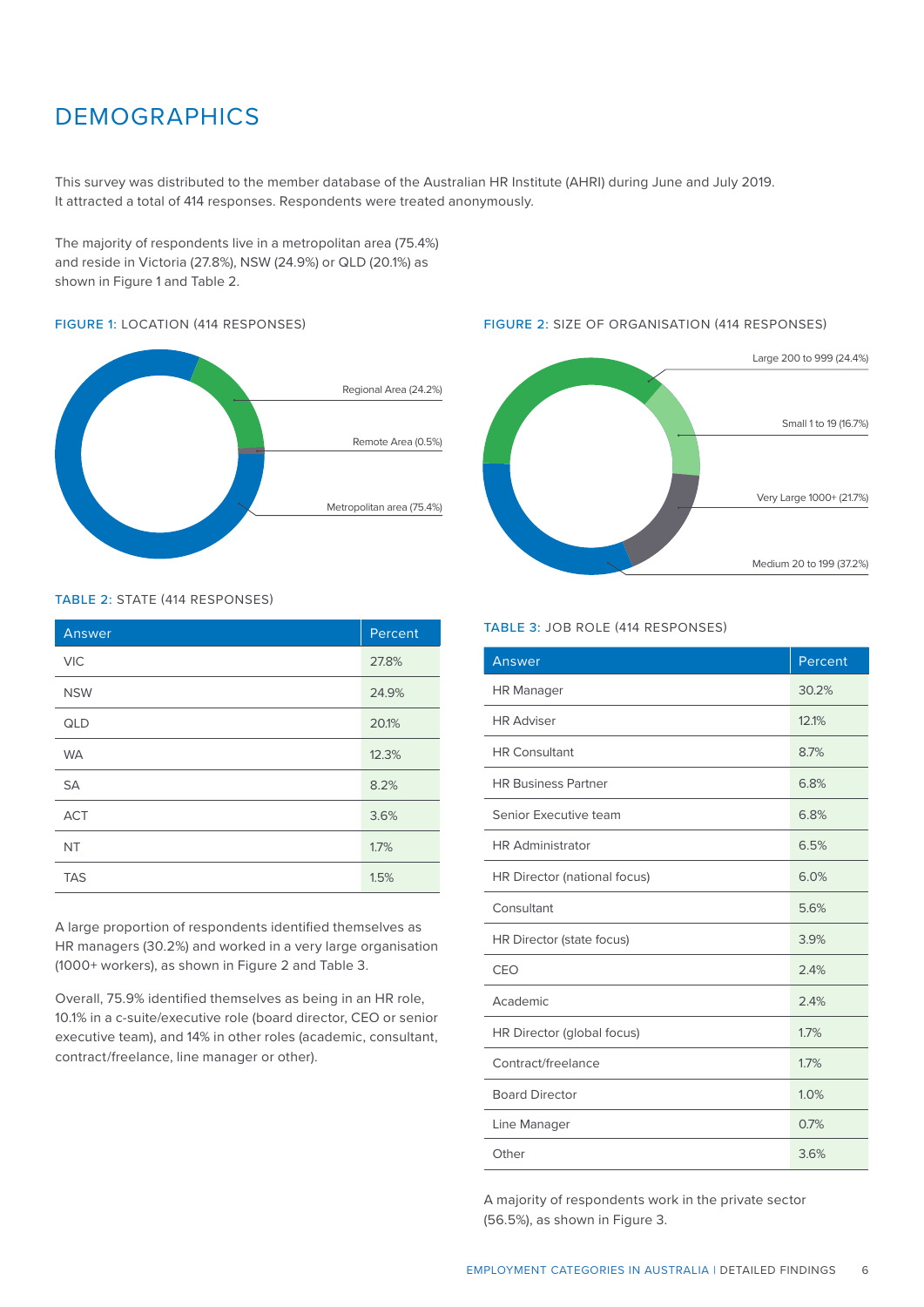## **DEMOGRAPHICS**

#### TABLE 4: INDUSTRY SECTOR (414 RESPONSES)

| Answer                                          | Percent |
|-------------------------------------------------|---------|
| <b>Health Care and Social Assistance</b>        | 17.2%   |
| <b>Education and Training</b>                   | 12.6%   |
| Professional, Scientific and Technical Services | 11.1%   |
| <b>Public Administration and Safety</b>         | 7.5%    |
| <b>Financial and Insurance Services</b>         | 4.8%    |
| Manufacturing                                   | 4.1%    |
| Transport, Postal and Warehousing               | 4.1%    |
| Construction                                    | 3.1%    |
| <b>Administration and Support Services</b>      | 2.9%    |
| Electricity, Gas, Water and Waste Services      | 2.7%    |
| Agriculture, Forestry and Fishing               | 2.4%    |
| Information Media and Telecommunications        | 1.9%    |
| <b>Arts and Recreation Services</b>             | 1.9%    |
| Retail Trade                                    | 1.9%    |
| <b>Accommodation and Food Services</b>          | 1.7%    |
| Mining                                          | 1.2%    |
| <b>Wholesale Trade</b>                          | 1.2%    |
| Rental, Hiring and Retails Estate Services      | 1.2%    |
| <b>Other Services</b>                           | 16.4%   |

A wide spread of industry sectors is revealed in Table 4, with the largest groups being health care and social assistance (17.2%), education and training (12.6%), and professional, scientific and technical services (11.1%).

#### FIGURE 3: SECTOR (414 RESPONSES)



A majority of respondents work in the private sector (56.5%), as shown in Figure 3.

#### FIGURE 4: ENGAGEMENT OF WORKER TYPES - BY PROPORTION OF RESPONSES (381 RESPONSES)



One third (33.3%) of respondents engaged casual, independent and temporary workers, as shown in Figure 4.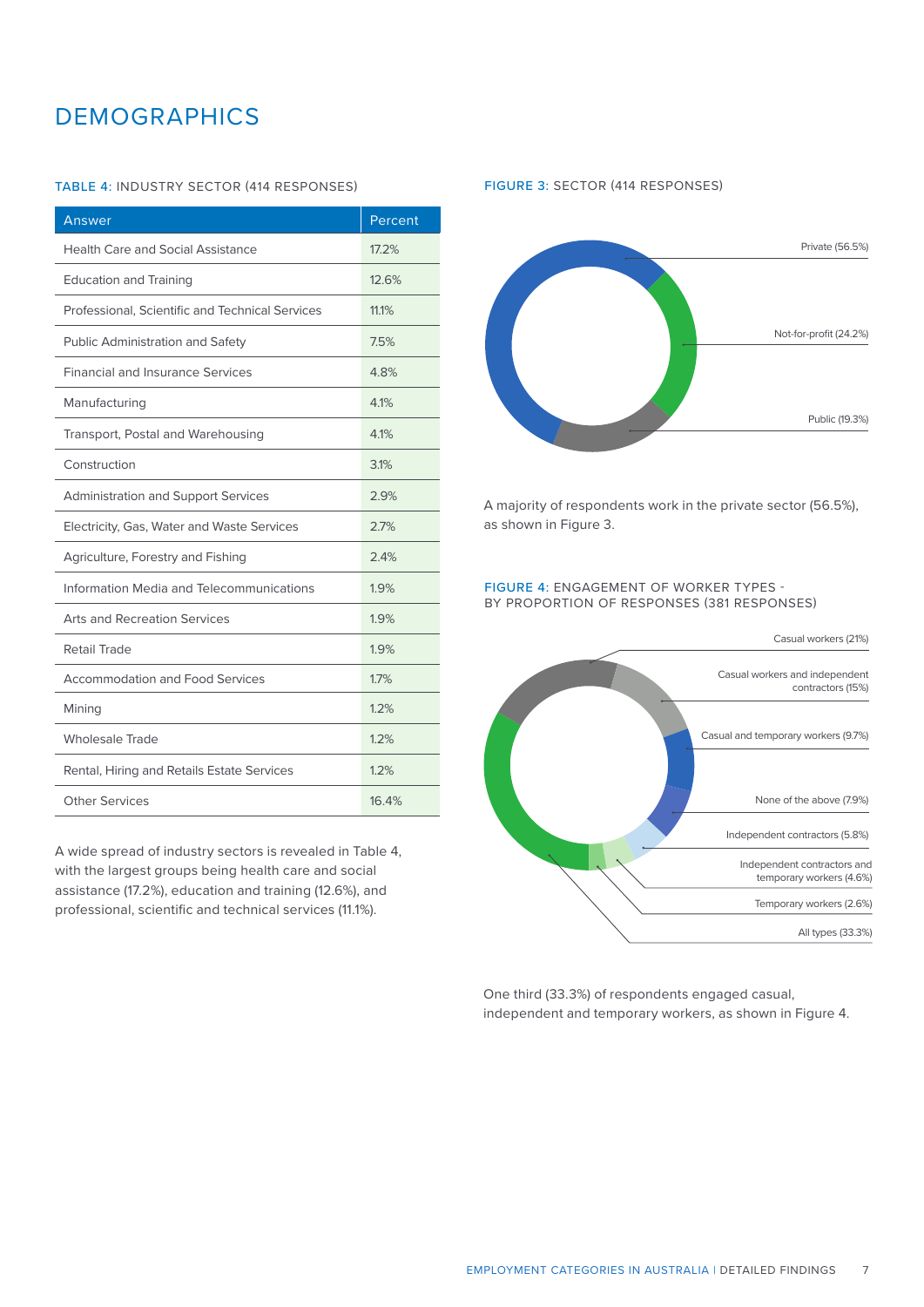## **DEMOGRAPHICS**

FIGURE 5: HIRING OF WORKER TYPES BY CATEGORY (381 RESPONSES)



In terms of particular worker types, the largest proportion was casual employees (79%), with a low 7.9% reporting, as seen in Figure 5.

#### FIGURE 6: AVERAGE WORKING COMPOSITION FOR THOSE WHO ENGAGE ALL TYPES OF WORKERS (33.3%, N=138)



Of those respondents who hire casual, independent and temporary workers and contractors at their organisation (33.3%), their workforce breakdown is captured in Figure 6, with full time employees being the largest employed group (44.4%), followed by casual employees (12.9%) and part time permanent employees (12.3%).

The smallest proportion of this group was temporary workers (3.9%), a relatively low number considering the 50.2% of respondent organisations that engage temporary workers, as seen in Figure 5.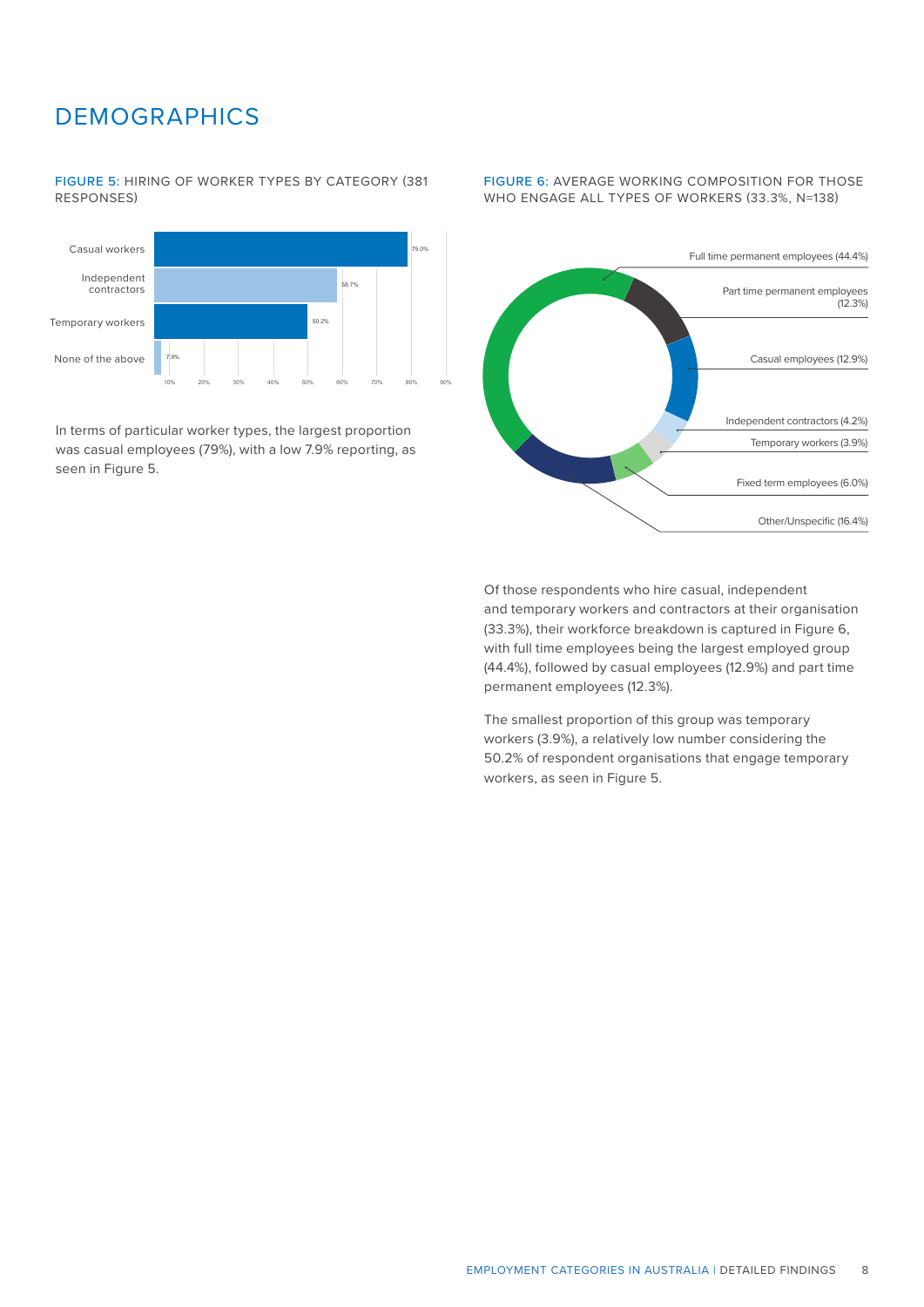## CASUAL EMPLOYEES

#### FIGURE 7: RANKED REASONS FOR EMPLOYING CASUAL EMPLOYEES (N=327)

Adapting the workforce to flexible business conditions and operational requirement Meeting seasonal business requirements Meeting specific project requirements Accommodating the preferences of workers Assessing workers prior to offering permanent employment Minimising overtime costs of permanent employees Minimising cost of leave (e.g. annual leave, personal leave, long service leave) Increasing speed of the recruitment process Terminating the engagement with minimal notice Increasing diversity of the workforce Simplifying employment by minimising payroll complexity Increasing speed of the recruitment process



Respondents who reported employing casual workers at their organisation were asked to rank the top five reasons for doing so. As reported in Figure 7, adapting the workforce to flexible working environments was ranked as the primary reason (21.2%) for employing casual employees. This was followed by meeting seasonal business requirements (15.2%) and meeting specific project requirements (14.4%).

When invited to provide additional reasons for employing casual employees, a sample of respondents said:

- *• "Immediate casual relief (e.g. sick leave relief for teaching staff/disability support workers)"*
- *• "Providing hands on experience in industry for undergraduates"*
- *• "Uncertainty of government funding"*
- *• "Ease of approving temporary positions internally rather than permanent"*
- *• "Part-time provisions being too restrictive"*
- *• "Not being allowed to employ permanent staff over a cap"*
- *• "Using casuals for multiple roles and paying them the same hourly rate regardless of type of experience, it saves the organisation money"*
- *• "Hospitality requires flexibility"*
- *• "Uncertainty of funding"*
- *• "Geographical spread and service coverage"*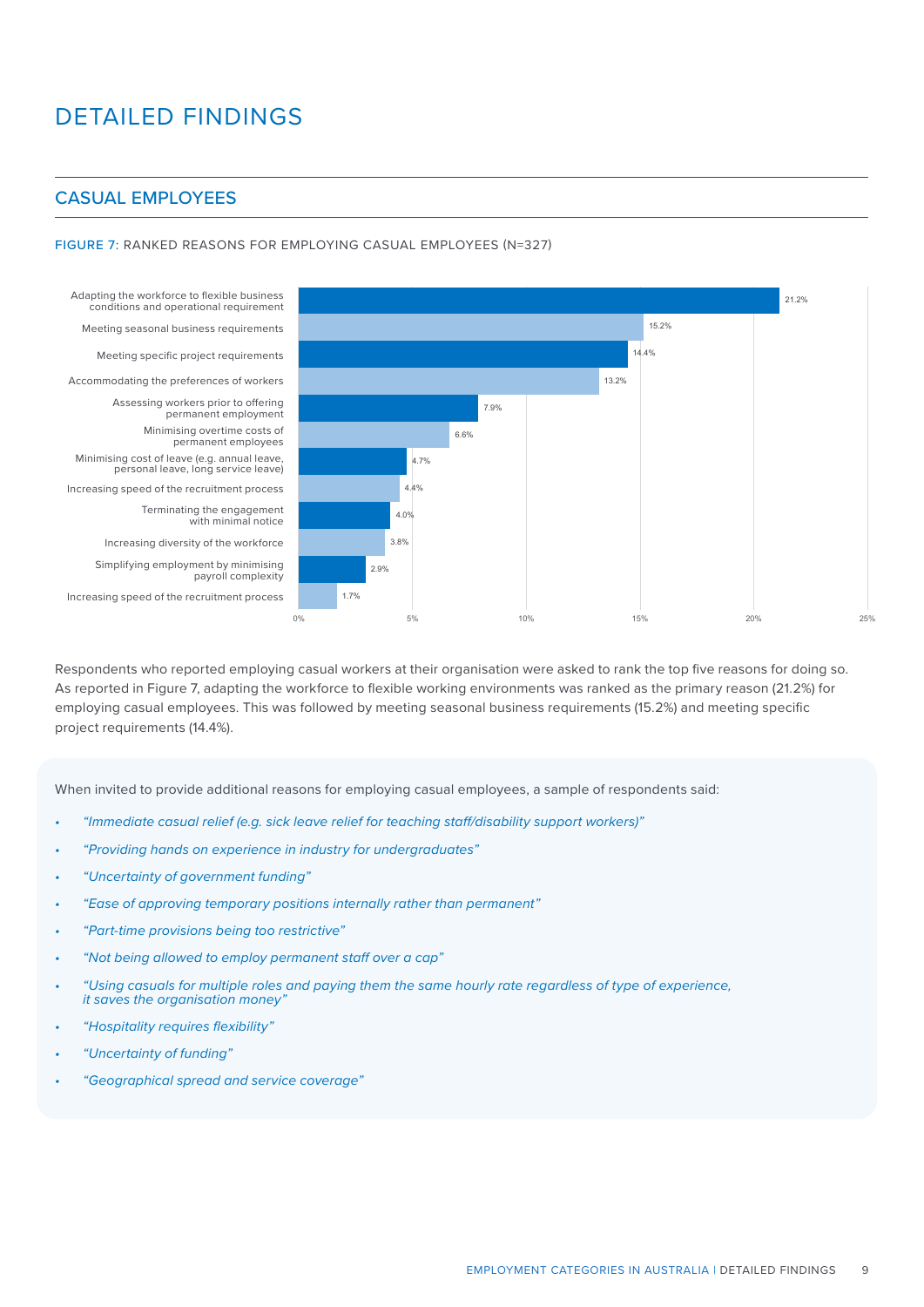## CASUAL EMPLOYEES

FIGURE 8: PROPORTION OF THE TOP 5 REASONS FOR EMPLOYING CASUAL EMPLOYEES (N=327)



The top 5 reasons to employ casual employees were broken down by percentage in Figure 8, for the purposes of demographic group comparisons. The top reason, 'adapting the workforce to flexible business conditions and operational requirements' was consistent across respondents regardless of organisation size, sector and role (less than 5% variance).

However, 'meeting seasonal business requirements' was 6.4% more likely in the public sector (27.3%) than not for profit and private sectors (20.9% and 20.5%, respectively), as well as more important the larger the organisation was (25.5% in very large organisations; 17.3% in small organisations).

'Assessing workers prior to offering permanent employment' was more likely in the not for profit sector (20.2%) than the private and public sectors (10.9% and 8%, respectively).

'Accommodating the preferences of workers' was most likely in the private sector (18.3%), and least likely in the not for profit sector (12.8%).

Additional demographic reason comparisons can be found in Table 5, Appendix 1.

FIGURE 9: LIKELIHOOD OF ENGAGING CASUAL EMPLOYEES IF THEY MUST BE PERMANENT AFTER 6 MONTHS (N=327)



Respondents report that their organisations were unlikely to engage casual employees as full time, if there was a requirement that they must be permanent after 6 months (46.5%), as seen in Figure 9. This view was stronger if the respondent was from the public sector (55.9%), as opposed to private and not for profit sectors (43.7% and 45.7%, respectively)

Additional demographic reason comparisons can be found in Table 6, Appendix 1.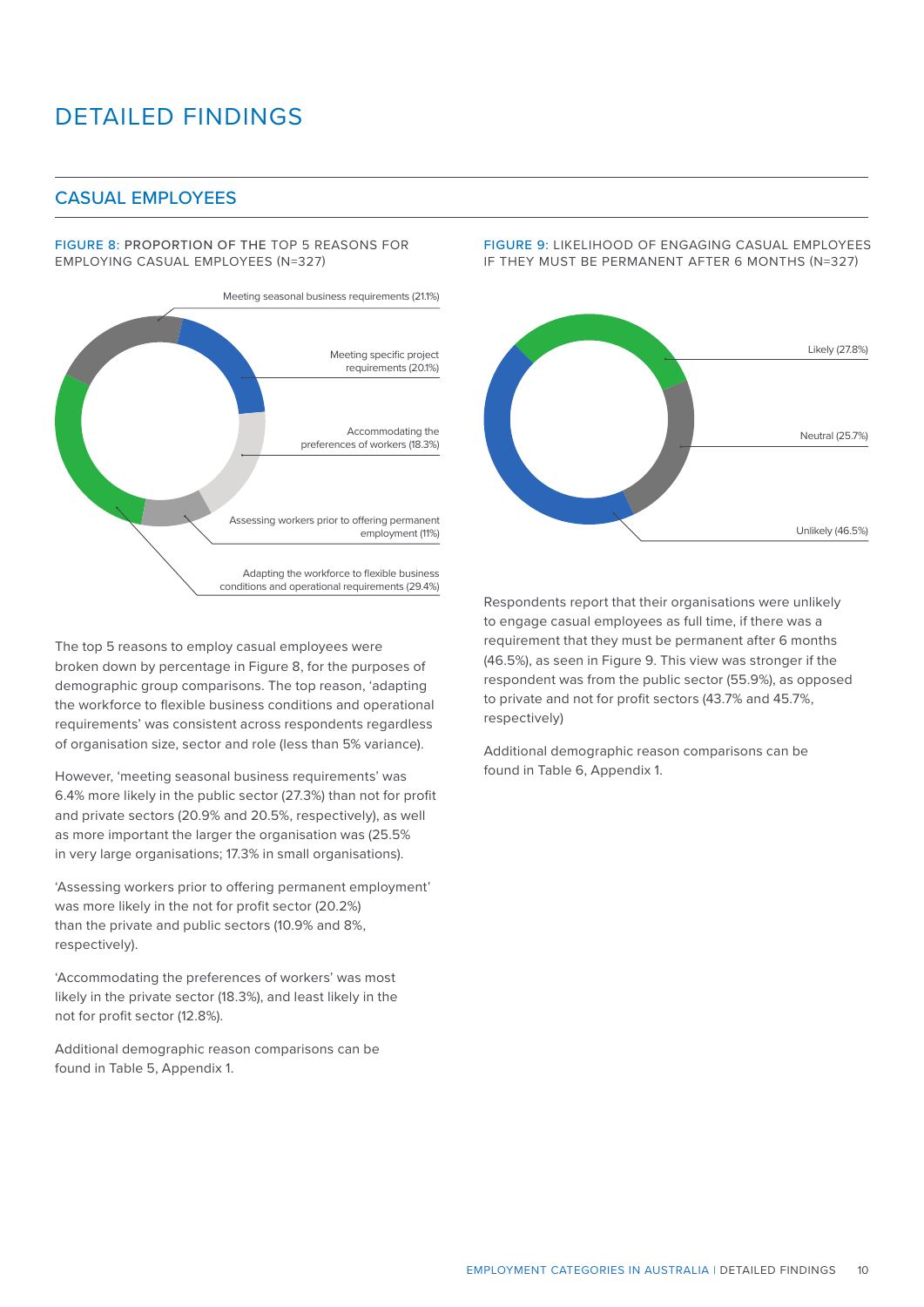## CASUAL EMPLOYEES

FIGURE 10: HOW THE USE OF CASUAL EMPLOYEES AFFECTS CAPACITY TO GROW BUSINESS (N=327)



A majority of respondents agreed that casual workers increase the capacity of the organisation to grow business (67.6%), as seen in Figure 10. This view was more likely in c-suite/executive roles (85.3%) and in small organisations (79.3%).

Additional demographic reason comparisons can be found in Table 7, Appendix 1.

FIGURE 11: LIKELIHOOD OF REPLACING HOURS WORKED BY CASUAL EMPLOYEES WITH PERMANENT EMPLOYEES, IF CASUAL EMPLOYEESS COULD NO LONGER BE USED (N=327)



There was a large split in terms of likelihood of replacing hours worked by casual employees with permanent employees, if casual employees could no longer be used, as shown in Figure 11. 44.3% of respondents said that would be likely, and 41.3% said it would be unlikely. The likelihood of replacing hours worked by casual employees with permanent employees in this circumstance was greater in very large organisations (50%) than in small organisations (31%).

Additional demographic reason comparisons can be found in Table 8, Appendix 1.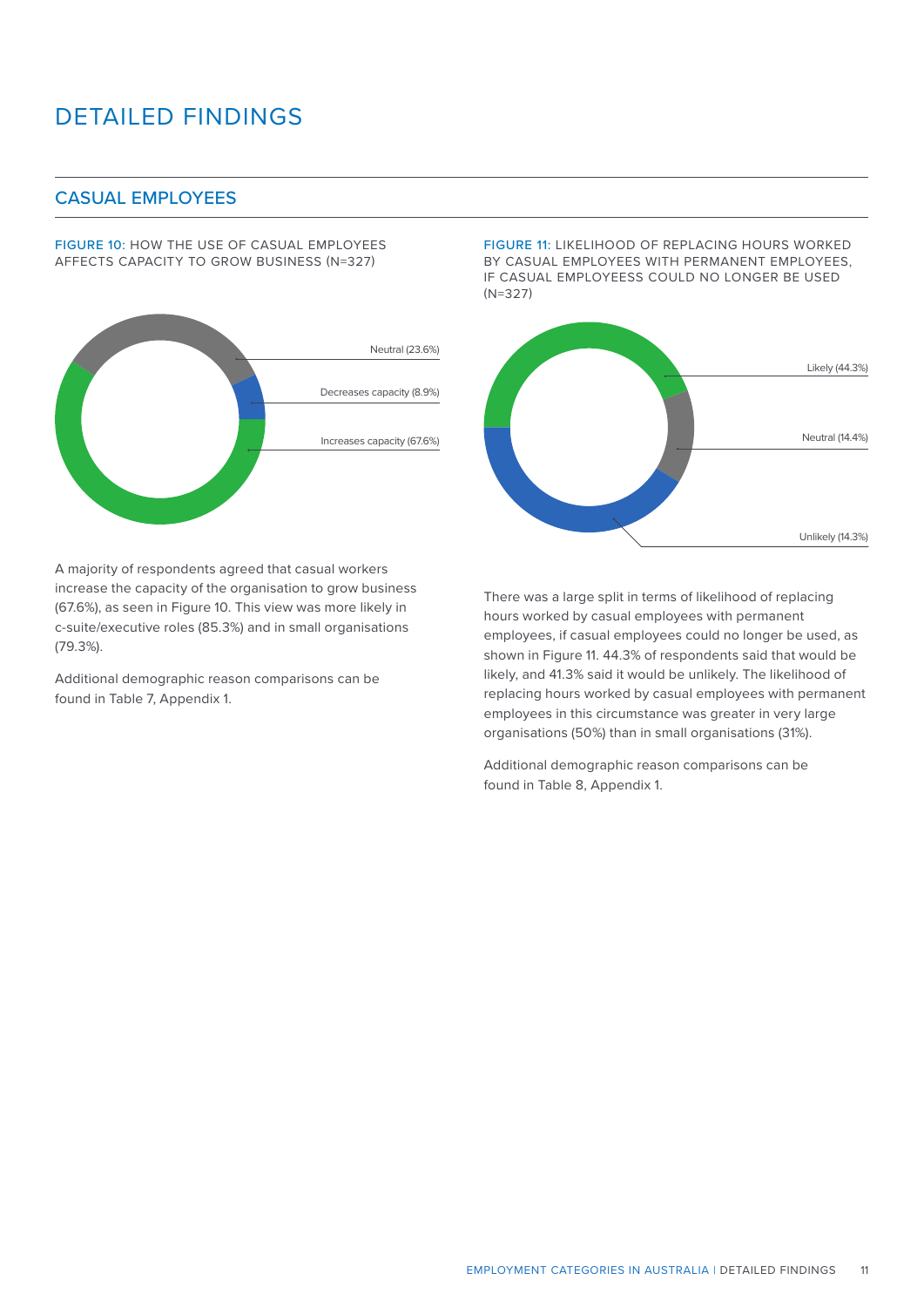## INDEPENDENT CONTRACTORS

FIGURE 12: RANKED REASONS FOR ENGAGING INDEPENDENT CONTRACTORS (N=241)

Assessing workers prior to offering permanent employment Increasing diversity of the workforce Minimising cost of leave accrual (e.g. annual leave, personal leave, long service leave) Terminating the engagement with minimal notice Determining appropriate terms and conditions unrestricted by the relevant enterprise agreement and awards Simplifying employment by minimising payroll complexity Increasing speed of the recruitment process Accommodating the preferences of workers Meeting seasonal business requirements Adapting the workforce to flexible business conditions and operational requirements

Decreasing the risk of unfair dismissal claims

Minimising overtime costs of permanent employees



Respondent organisations that engaged independent contractors were asked to rank the top 5 reasons for doing so. As reported in Figure 12, meeting specific project requirements was ranked as the primary reason (24.9%) for employing independent contractors. This was followed by adapting the workforce to flexible business conditions and operational requirements (19.2%), and meeting seasonal business requirements (12.1%).

When invited to provide additional reasons for engaging independent contractors, a sample of respondents said:

- *• "unique skill set"*
- *• "accessing high level capabilities not affordable as fixed term employees"*
- *• "assurance of higher productivity"*
- *• "accessing capability that we need which we may not be able to afford or require on a permanent basis"*
- *• "avoiding complex training requirements"*
- *• "being unable to source appropriately qualified talent via usual recruitment channels"*
- *"it's the way the industry works" (healthcare and social assistance sector)*
- *• "specific range of skillsets"*
- *• "global headcount restrictions relating to fixed costs"*
- *• "reducing requirement for capital where contractors have their own vehicles"*
- *• "can't find employees"*
- *• "shortage of qualified staff"*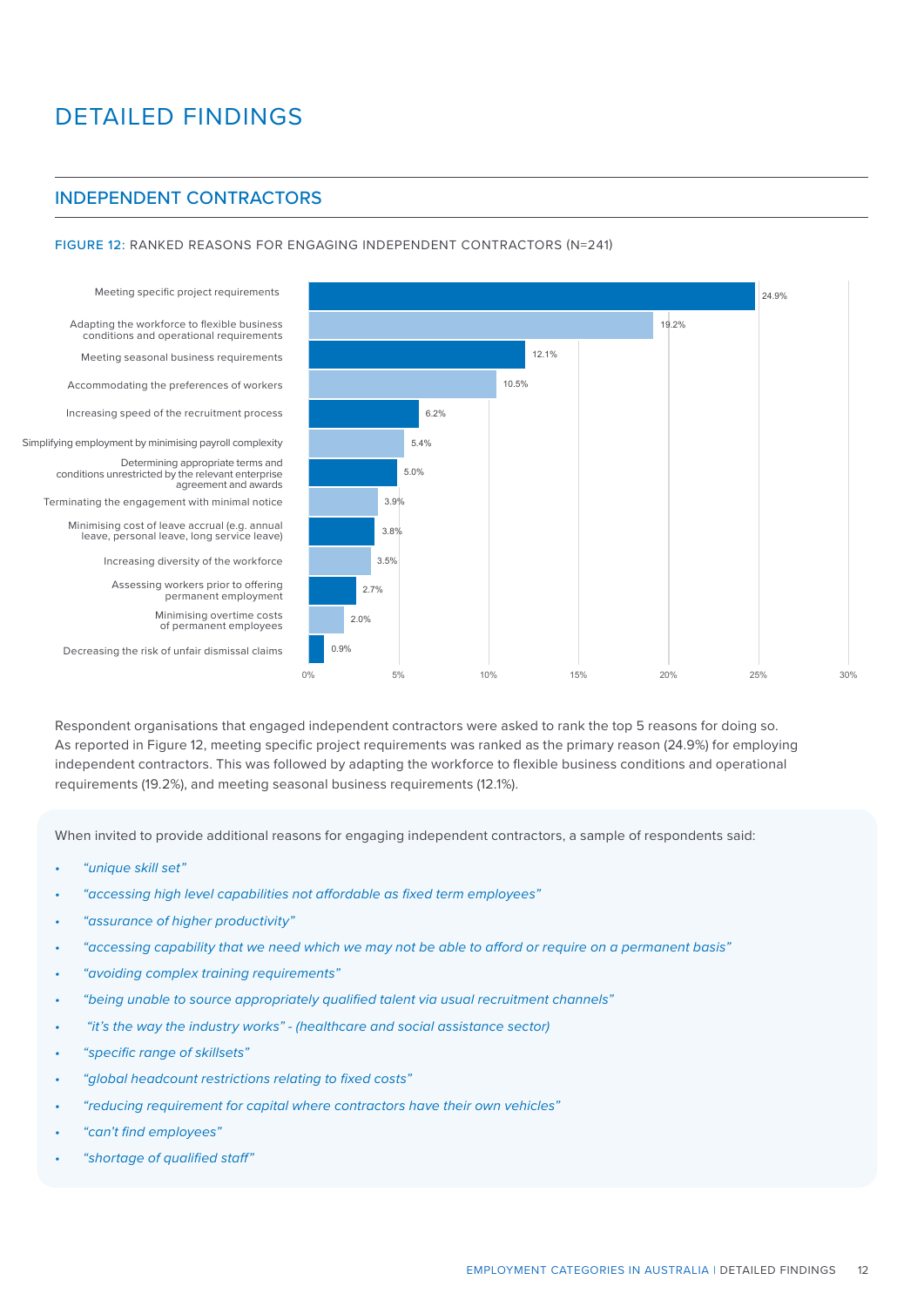### INDEPENDENT CONTRACTORS

FIGURE 13: PROPORTION OF THE TOP 5 REASONS FOR ENGAGING INDEPENDENT CONTRACTORS (N=243)



The top 5 reasons to engage independent contractors were broken down by percentage in Figure 13, for the purposes of demographic group comparisons. The top reason, 'meeting specific project requirements' was rated less important in the private sector (30.6%) than in the not for profit (39.8%) and public sectors (37.3%).

However, empoying independent contractors to 'adapt the workforce to flexible business conditions and operational requirements' was more likely in the private sector (28.9%) than in not for profit and public sectors (22% and 24.6%, respectively), as well as being seen as more important by those in an HR role (27.6%) than a c-suite/executive role (22.1%) or other role (23.5%).

'Meeting seasonal business requirements' was stable across demographics, whereas 'accommodating the preferences of workers' was seen as more important in the private sector (17.9%) than the not for profit (12.2%) and public sectors (7.9%), as well as for a c-suite/executive role (19.1%) than an HR role (13.6%) or other role (14.7%).

Finally, employing independent contractors for 'increasing speed of the recruitment process' was seen as more likely in the public sector (13.6%) than private (6.6%) or not for profit sectors (8.1%). It was also seen as less important by those in c-suite//executive roles (2.9%) than in HR roles (9.4%) or other roles (8.8%). Further, it was more important for those from very large organisations (11.8%) than those from small organisations (3.1%).

Additional demographic reason comparisons can be found in Table 9, Appendix 2.

FIGURE 14: LIKELIHOOD OF ENGAGING INDIVIDUAL INDEPENDENT CONTRACTORS IF THEY COULD ONLY BE ENGAGED FOR A MAXIMUM OF 12 MONTHS (N=243)



Respondents were split on whether they would engage individual independent contractors if they could only be engaged for a maximum of 12 months, as shown in Figure 14. A large minority were unlikely (44.5%).

The public sector had a lower likelihood (18.4%) than the private (34.3%) and not for profit (35.1%) sectors. Those in HR roles had a higher likelihood (32.7%) than C-suite/executive roles (28%) and other roles (26.3%).

Additional demographic reason comparisons can be found in Table 10, Appendix 2.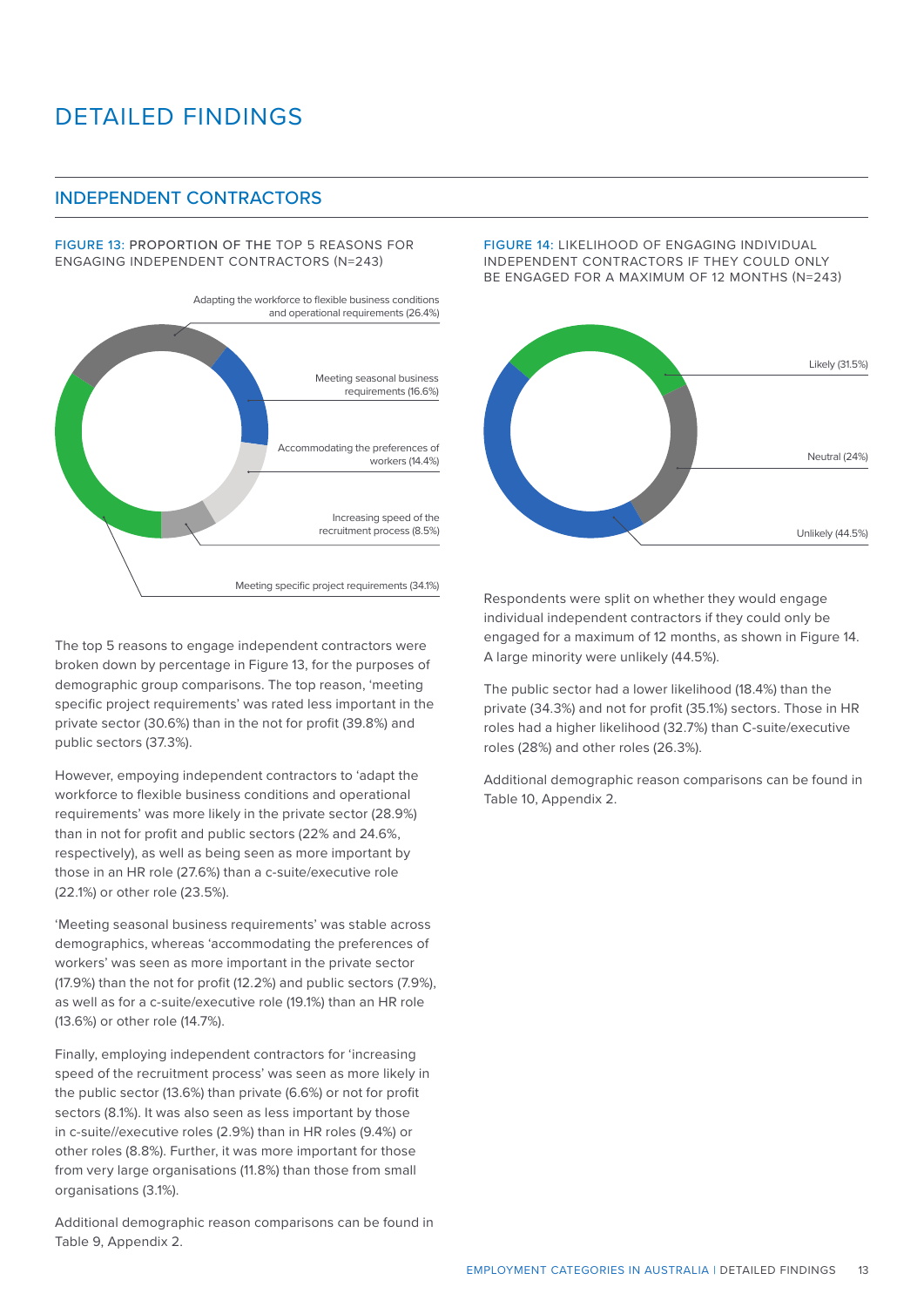## INDEPENDENT CONTRACTORS

FIGURE 15: HOW THE USE OF INDEPENDENT CONTRACTORS AFFECTS CAPACITY TO GROW BUSINESS (N=243)



FIGURE 16: LIKELIHOOD OF REPLACING HOURS WORKED BY INDEPENDENT CONTRACTORS WITH PERMANENT EMPLOYEES, IF INDEPENDENT CONTRACTORS COULD NO LONGER BE USED (N=243)



The majority of respondents agreed that independent contractors increase capacity to grow business (59.3%), although this varied across demographic groups, with small organisations being more likely to state that independent contractors increase capacity for growth (79.5%), than medium (61.5%), large (45.9%) and very large organisations (56.7%). Those in the private sector were more likely to report that independent contractors increase capacity (68.4%) than those in public (51.9%) and not for profit sectors (44.8%).

Additionally, those in an HR role were less likely to respond that they increase capacity (54.7%) than c-suite/executives (73.3%) or other roles (71.9%).

Additional demographic reason comparisons can be found in Table 11, Appendix 2.

Respondents were somewhat split on their views about the likelihood of replacing hours worked by independent contractors with permanent employees, if independent contractors could no longer be used. A large proportion stated they were unlikely (44.9%), however many also stated they were likely (35%).

Small organisations were the least likely to replace independent contractor hours with permanent employees (18%), a contrast to the 45.8% likelihood stated by respondents from medium size organisations. Large and very large organisations were closer to the mean likelihood (34.4% and 31.7%, respectively).

Additional demographic reason comparisons can be found in Table 12, Appendix 2.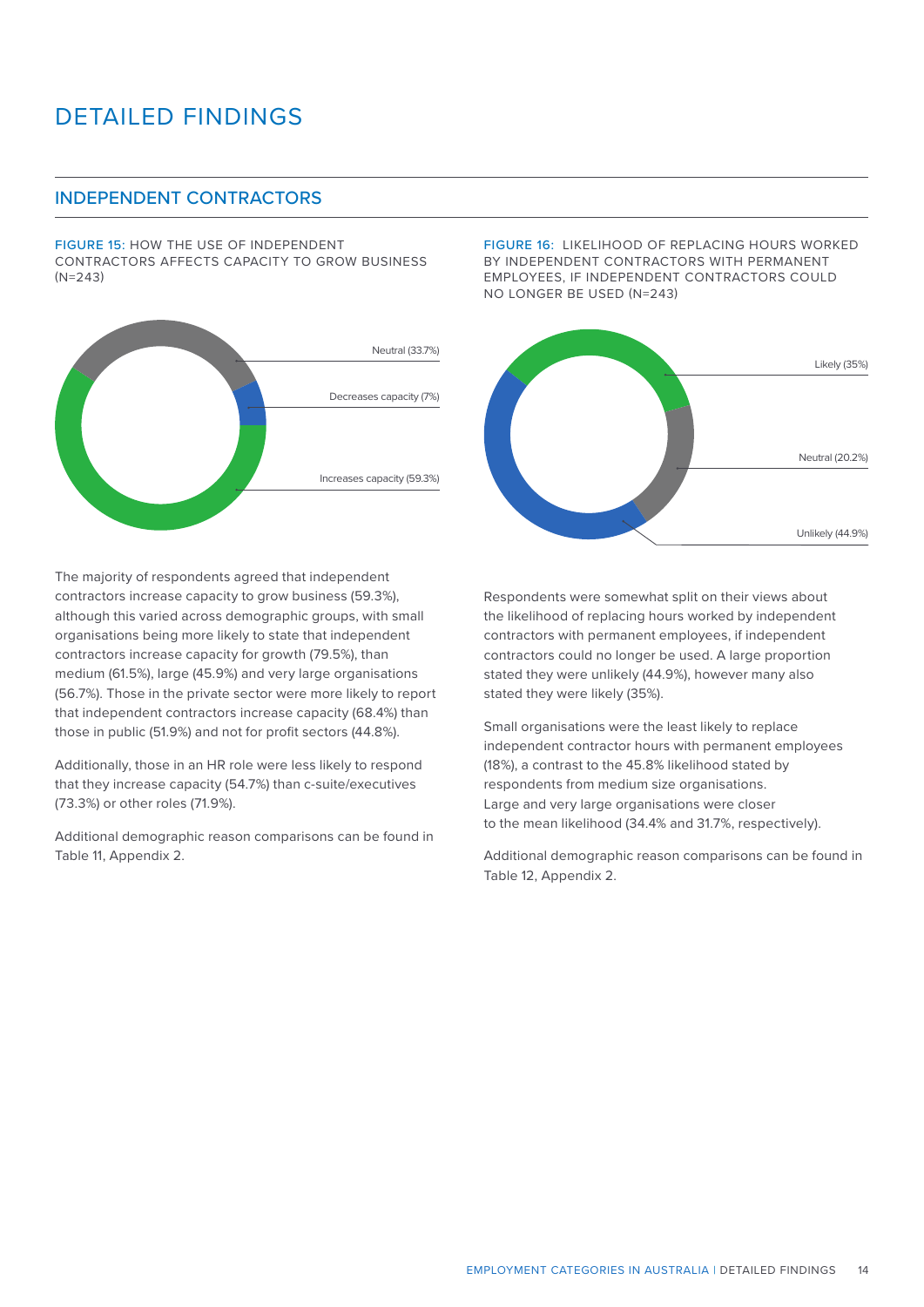### TEMPORARY WORKERS

#### FIGURE 17: RANKED REASONS FOR ENGAGING TEMPORARY WORKERS (N=207)

Adapting the workforce to flexible business conditions and operational requirements

Meeting specific project requirements

Meeting seasonal business requirements

Increasing speed of the recruitment process

Outsourcing employment and workforce management Assessing workers prior to offering permanent employment

Terminating the engagement with minimal notice

Minimising overtime costs of permanent employees Simplifying employment by minimising payroll complexity

Accommodating the preferences of workers Minimising cost of leave (e.g. annual leave, personal leave, long service leave) Decreasing the risk of unfair dismissal claims Determining appropriate terms and conditions unrestricted by the relevant enterprise agreement

Increasing diversity of the workforce

Providing more time for payment of wages



Respondent organisations that engaged temporary workers were asked to rank the top 5 reasons for doing so. As reported in Figure 17, adapting the workforce to flexible business conditions and operational requirements was ranked as the primary reason for engaging temporary workers (19.1%), closely followed by meeting specific project requirements (18.1%), and meeting seasonal business requirements (13.6%).

When invited to provide additional reasons for engaging temporary workers, a sample of respondents said:

- *• "not enough casual staff"*
- *• "comparable labour cost with easier to approve headcount"*
- *• "provide skills not currently available in the organisation"*
- *• "accessing capability we do not have internally"*
- *• "difficulty directly sourcing staff in some locations"*
- *• "ease and speed of utilisation when employees are sick or on leave"*
- *• "high levels of absence in workforce"*
- *• "skills obtained through specialist agency"*
- *• "filling an immediate and short-term need"*
- *• "for special work we don't normally do"*
- *• "traineeship programs"*
- *• "unable to source appropriately skilled talent via usual recruitment channels"*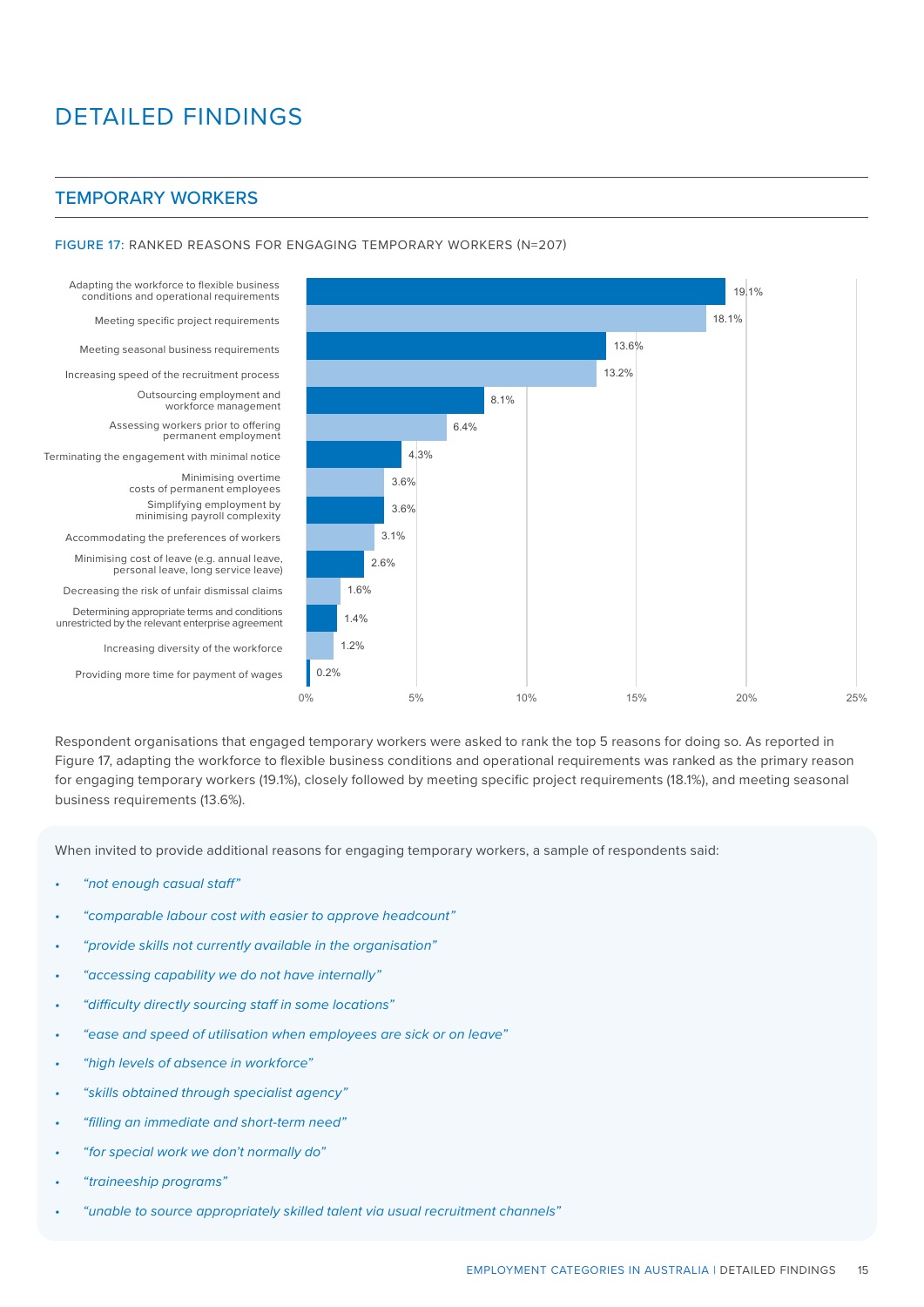### TEMPORARY WORKERS

FIGURE 18: PROPORTION OF THE TOP FIVE REASONS FOR ENGAGING TEMPORARY WORKERS (N=208)



The top 5 reasons to engage temporary workers were broken down by percentage in Figure 18, for the purposes of demographic group comparisons. The reasons were consistent across organisation size (less than 5% variance).

The top reason, 'adapting the workforce to flexible business conditions and operational requirements', was more likely in the private sector (29.2%) than in the public (21.9%) and not for profit sectors (25.5%), and was more likely for c-suite/ executives (34.4%) than those in HR roles (26.6%). Those in HR roles were more likely to rate 'meeting specific project requirements' as important (24.9%) than those in c-suite/ executive roles (18.8%). The additional reasons were consistent across demographics.

Additional demographic reason comparisons can be found in Table 13, Appendix 3.

FIGURE 19: LIKELIHOOD OF ENGAGING TEMPORARY WORKERS IF THEY MUST BE DIRECT HIRE EMPLOYEES AFTER 6 MONTHS (N=208)



A majority of respondents reported their organisations were not likely to engage temporary workers if they must be permanent hire employees after 6 months (59.1%), as seen in Figure 19. Those in the public sector had the lowest likelihood (7.8%), compared to private (28.9%) and not for profit sectors (20.8%).

Those in very large organisations were also less likely (9.2%), than large organisations (24.6%) and medium organisations (30.6%). C-suite/executives were a lot more likely (35.3%) than those in HR roles (18.8%).

Additional demographic reason comparisons can be found in Table 14, Appendix 3.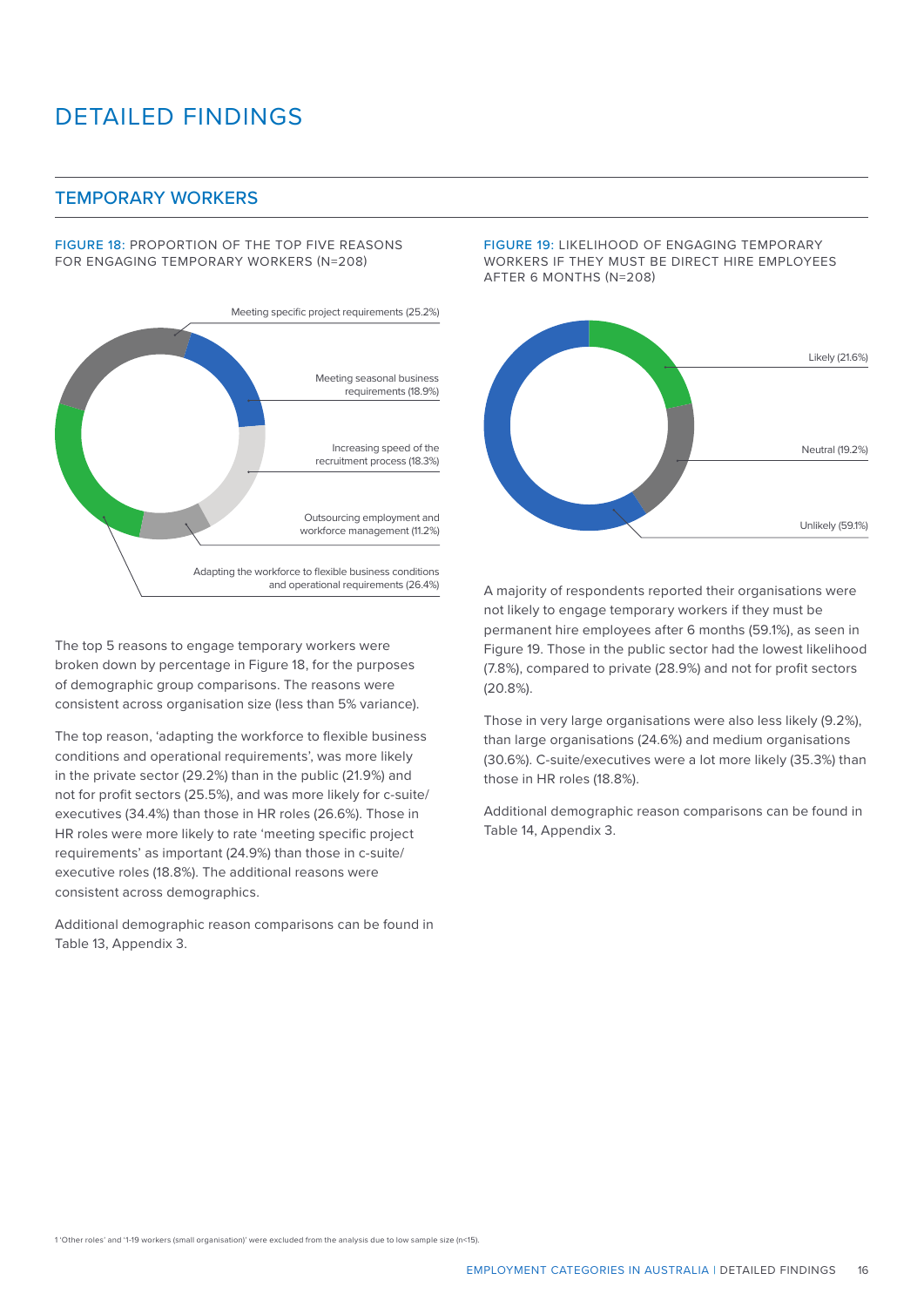## TEMPORARY WORKERS

FIGURE 20: LIKELIHOOD OF ENGAGING TEMPORARY WORKERS IF THEY MUST HAVE THE SAME TERMS AND CONDITIONS OF EMPLOYMENT AS YOUR DIRECT HIRE EMPLOYEES DOING THE SAME WORK (N=208)



Respondents were evenly split about their views on the likelihood to engage temporary workers and contractors if they must have the same terms and conditions of employment as direct hire employees doing the same work (a likelihood of 33.5% as shown in Figure 20).

They were less likely to hire permanent employees in the not for profit sector (26.4%) than private (36.5%) or public sectors (34.7%). Further, large organisations were less likely (31.3%) than medium (36.7%) or very large organisations (38.5%).

Additional demographic reason comparisons can be found in Table 15, Appendix 3<sup>1</sup>.

FIGURE 21: HOW THE USE OF TEMPORARY WORKERS AND CONTRACTORS AFFECTS CAPACITY TO GROW BUSINESS (N=208)



Respondents agreed that temporary workers increase capacity to grow business (55.3%), as seen in Figure 21. They were more likely to do so if in a c-suite/executive role (70.6%) than an HR role (54%).

Those in the not for profit sector were less likely (41.5%) than the private (60.6%) and public sectors (58.8%) to respond that temporary workers increase capacity, as were those in large organisations (44.9%) compared to medium (58.3%) or very large (61.5%).

Additional demographic reason comparisons can be found in Table 16, Appendix 3<sup>1</sup>.

FIGURE 22: LIKELIHOOD OF REPLACING HOURS WORKED BY TEMPORARY WORKERS WITH PERMANENT EMPLOYEES, IF TEMPORARY WORKERS COULD NO LONGER BE USED  $(N=208)$ 



A large minority of respondent organisations were unlikely to replace hours worked by temporary workers with permanent employees, if temporary workers could no longer be used (44.7%), as seen in Figure 22. This figure was stable across demographics, with those who were the most likely being large businesses (37.7%) and the least likely being medium businesses (27.8%).

Additional demographic reason comparisons can be found in Table 17, Appendix 3<sup>1</sup>.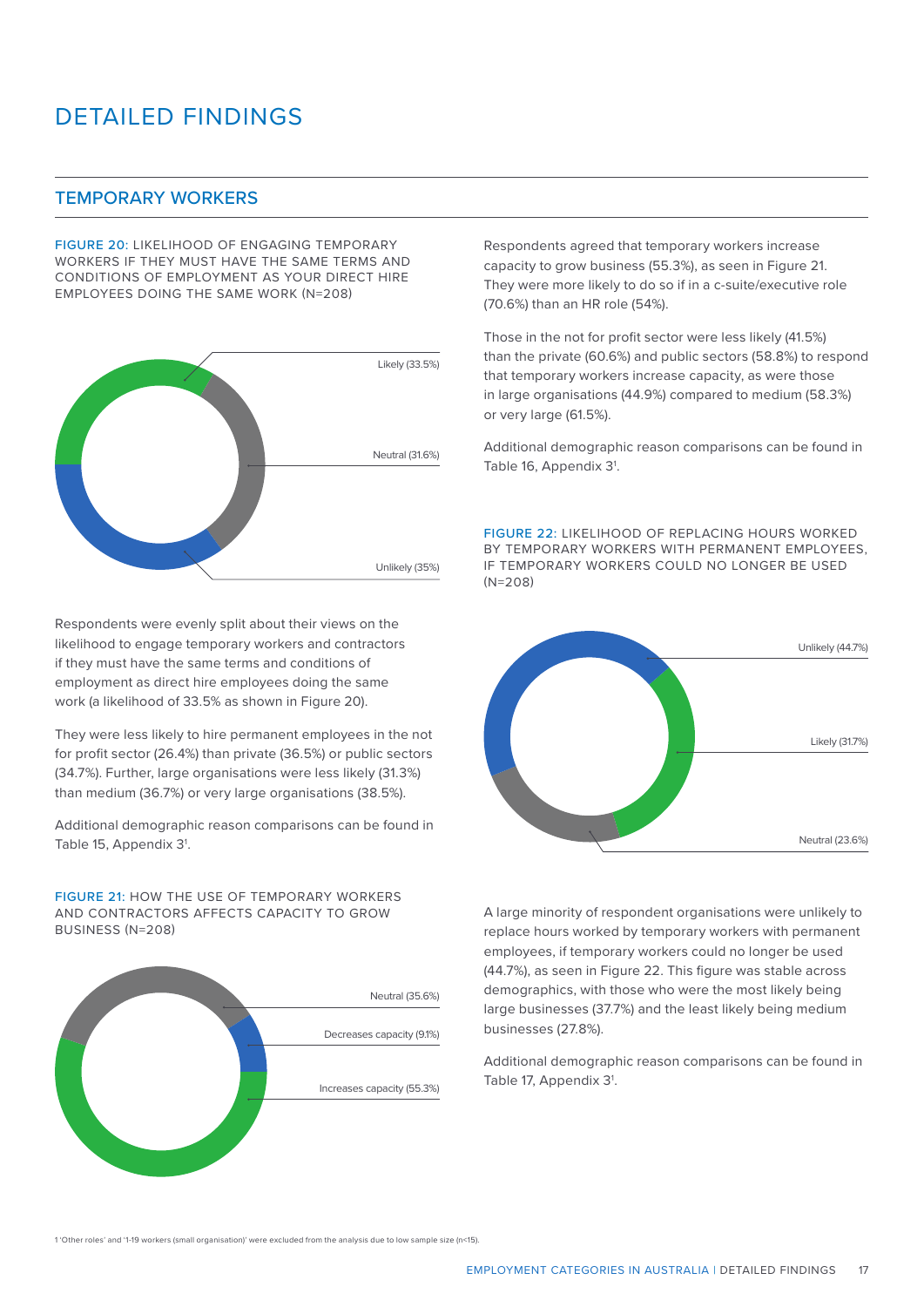## APPENDIX 1 – CASUAL EMPLOYEES DATA (BY DEMOGRAPHIC)

TABLE 5: TOP 5 REASONS FOR EMPLOYING CASUAL EMPLOYEES (CUT BY SECTOR, ROLE AND ORGANISATION SIZE)

|                                                                                              | <b>MEAN</b>                          |                               | <b>SECTOR</b>        |                           | <b>ROLE</b>                 |                                          |                        | <b>SIZE</b>                                                     |                                                                     |                                                                    |                                                                         |
|----------------------------------------------------------------------------------------------|--------------------------------------|-------------------------------|----------------------|---------------------------|-----------------------------|------------------------------------------|------------------------|-----------------------------------------------------------------|---------------------------------------------------------------------|--------------------------------------------------------------------|-------------------------------------------------------------------------|
| <b>REASON</b>                                                                                | All<br>respond-<br>ents<br>$(n=327)$ | Not for<br>profit<br>$(n=94)$ | Private<br>$(n=174)$ | <b>Public</b><br>$(n=59)$ | <b>HR Role</b><br>$(n=262)$ | C-Suite/<br><b>Executive</b><br>$(n=34)$ | Other role<br>$(n=31)$ | $1 - 19$<br>workers<br>(Small<br>organi-<br>sation)<br>$(n=29)$ | $20 - 199$<br>workers<br>(Medium<br>organi-<br>sation)<br>$(n=129)$ | $200 - 999$<br>workers<br>(Large<br>organi-<br>sation)<br>$(n=95)$ | $1000 +$<br>workers<br>(Very<br>large<br>organi-<br>sation)<br>$(n=74)$ |
| Adapting the workforce<br>to flexible business<br>conditions and operational<br>requirements | 29.5%                                | 28.6%                         | 30.6%                | 27.3%                     | 29.8%                       | 29.2%                                    | 26.7%                  | 29.6%                                                           | 29.8%                                                               | 29.1%                                                              | 29.3%                                                                   |
| Meeting seasonal<br>business requirements                                                    | 21.1%                                | 20.9%                         | 20.5%                | 27.3%                     | 21.7%                       | 16.7%                                    | 21.3%                  | 17.3%                                                           | 20.2%                                                               | 20.0%                                                              | 25.5%                                                                   |
| Meeting specific project<br>requirements                                                     | 20.1%                                | 17.6%                         | 19.7%                | 23.3%                     | 19.8%                       | 25.0%                                    | 17.3%                  | 21.0%                                                           | 20.5%                                                               | 21.1%                                                              | 17.9%                                                                   |
| Accommodating the<br>preferences of workers                                                  | 18.4%                                | 12.8%                         | 18.3%                | 14.0%                     | 17.7%                       | 19.8%                                    | 22.7%                  | 23.5%                                                           | 18.8%                                                               | 17.0%                                                              | 17.5%                                                                   |
| Assessing workers prior<br>to offering permanent<br>employment                               | 11.0%                                | 20.2%                         | 10.9%                | 8.0%                      | 11.1%                       | 9.4%                                     | 12.0%                  | 8.6%                                                            | 10.8%                                                               | 12.8%                                                              | 9.9%                                                                    |

#### TABLE 6: LIKELIHOOD OF ENGAGING CASUAL EMPLOYEES IF THEY MUST BE PERMANENT AFTER 6 MONTHS (CUT BY SECTOR, ROLE AND ORGANISATION SIZE)

|                   | <b>MEAN</b>                                      |                               | <b>SECTOR</b>        |                    | <b>ROLE</b>                 |                                   |                        | <b>SIZE</b>                                                     |                                                                     |                                                                    |                                                                                |
|-------------------|--------------------------------------------------|-------------------------------|----------------------|--------------------|-----------------------------|-----------------------------------|------------------------|-----------------------------------------------------------------|---------------------------------------------------------------------|--------------------------------------------------------------------|--------------------------------------------------------------------------------|
| <b>LIKELIHOOD</b> | Al <sub>l</sub><br>respond-<br>ents<br>$(n=327)$ | Not for<br>profit<br>$(n=94)$ | Private<br>$(n=174)$ | Public<br>$(n=59)$ | <b>HR Role</b><br>$(n=262)$ | C-Suite/<br>Executive<br>$(n=34)$ | Other role<br>$(n=31)$ | $1 - 19$<br>workers<br>(Small<br>organi-<br>sation)<br>$(n=29)$ | $20 - 199$<br>workers<br>(Medium<br>organi-<br>sation)<br>$(n=129)$ | $200 - 999$<br>workers<br>(Large<br>organi-<br>sation)<br>$(n=95)$ | $1000 +$<br><b>workers</b><br>(Very<br>large<br>organi-<br>sation)<br>$(n=74)$ |
| Likely            | 27.8%                                            | 28.7%                         | 30.5%                | 18.6%              | 27.9%                       | 29.4%                             | 25.8%                  | 31.0%                                                           | 27.1%                                                               | 27.4%                                                              | 28.4%                                                                          |
| Neutral           | 25.7%                                            | 25.5%                         | 25.9%                | 25.4%              | 26.3%                       | 20.6%                             | 25.8%                  | 24.1%                                                           | 26.4%                                                               | 27.4%                                                              | 23.0%                                                                          |
| Unlikely          | 46.5%                                            | 45.7%                         | 43.7%                | 55.9%              | 45.8%                       | 50.0%                             | 48.4%                  | 44.8%                                                           | 46.5%                                                               | 45.3%                                                              | 48.7%                                                                          |

#### TABLE 7: HOW THE USE OF CASUAL EMPLOYEES AFFECTS CAPACITY TO GROW BUSINESS (CUT BY SECTOR, ROLE AND ORGANISATION SIZE)

|                    | <b>MEAN</b>                                      |                               | <b>SECTOR</b>        |                    | <b>ROLE</b>                 |                                          |                        | <b>SIZE</b>                                                     |                                                                     |                                                                    |                                                                                |
|--------------------|--------------------------------------------------|-------------------------------|----------------------|--------------------|-----------------------------|------------------------------------------|------------------------|-----------------------------------------------------------------|---------------------------------------------------------------------|--------------------------------------------------------------------|--------------------------------------------------------------------------------|
| <b>CAPACITY</b>    | Al <sub>l</sub><br>respond-<br>ents<br>$(n=327)$ | Not for<br>profit<br>$(n=94)$ | Private<br>$(n=174)$ | Public<br>$(n=59)$ | <b>HR Role</b><br>$(n=262)$ | C-Suite/<br><b>Executive</b><br>$(n=34)$ | Other role<br>$(n=31)$ | $1 - 19$<br>workers<br>(Small<br>organi-<br>sation)<br>$(n=29)$ | $20 - 199$<br>workers<br>(Medium<br>organi-<br>sation)<br>$(n=129)$ | $200 - 999$<br>workers<br>(Large<br>organi-<br>sation)<br>$(n=95)$ | $1000 +$<br><b>workers</b><br>(Very<br>large<br>organi-<br>sation)<br>$(n=74)$ |
| Increases capacity | 67.6%                                            | 68.1%                         | 71.8%                | 54.2%              | 65.7%                       | 85.3%                                    | 64.5%                  | 79.3%                                                           | 65.1%                                                               | 68.4%                                                              | 66.2%                                                                          |
| Neutral            | 23.6%                                            | 24.5%                         | 20.1%                | 32.2%              | 24.8%                       | 11.8%                                    | 25.8%                  | 17.2%                                                           | 25.6%                                                               | 20.0%                                                              | 27.0%                                                                          |
| Decreases capacity | 8.9%                                             | 7.5%                          | 8.1%                 | 13.6%              | 9.5%                        | 2.9%                                     | 9.7%                   | 3.5%                                                            | 9.3%                                                                | 11.6%                                                              | 6.8%                                                                           |

#### TABLE 8: LIKELIHOOD OF REPLACING HOURS WORKED BY CASUAL EMPLOYEES WITH PERMANENT EMPLOYEES, IF CASUAL EMPLOYEES COULD NO LONGER BE USED (CUT BY SECTOR, ROLE AND ORGANISATION SIZE)

|                   | <b>MEAN</b>                          |                               | <b>SECTOR</b>        |                           | <b>ROLE</b>                 |                                          |                        | <b>SIZE</b>                                                     |                                                                     |                                                                    |                                                                         |
|-------------------|--------------------------------------|-------------------------------|----------------------|---------------------------|-----------------------------|------------------------------------------|------------------------|-----------------------------------------------------------------|---------------------------------------------------------------------|--------------------------------------------------------------------|-------------------------------------------------------------------------|
| <b>LIKELIHOOD</b> | All<br>respond-<br>ents<br>$(n=327)$ | Not for<br>profit<br>$(n=94)$ | Private<br>$(n=174)$ | <b>Public</b><br>$(n=59)$ | <b>HR Role</b><br>$(n=262)$ | C-Suite/<br><b>Executive</b><br>$(n=34)$ | Other role<br>$(n=31)$ | $1 - 19$<br>workers<br>(Small<br>organi-<br>sation)<br>$(n=29)$ | $20 - 199$<br>workers<br>(Medium<br>organi-<br>sation)<br>$(n=129)$ | $200 - 999$<br>workers<br>(Large<br>organi-<br>sation)<br>$(n=95)$ | $1000 +$<br>workers<br>(Very<br>large<br>organi-<br>sation)<br>$(n=74)$ |
| Likely            | 44.3%                                | 44.7%                         | 43.7%                | 45.8%                     | 45.4%                       | 38.2%                                    | 41.9%                  | 31.0%                                                           | 44.2%                                                               | 44.2%                                                              | 50.0%                                                                   |
| Neutral           | 14.4%                                | 18.1%                         | 11.5%                | 17.0%                     | 14.5%                       | 5.9%                                     | 22.6%                  | 10.3%                                                           | 20.2%                                                               | 10.5%                                                              | 10.8%                                                                   |
| <b>Unlikely</b>   | 41.3%                                | 37.2%                         | 44.8%                | 37.3%                     | 40.1%                       | 55.9%                                    | 35.5%                  | 58.6%                                                           | 35.7%                                                               | 45.3%                                                              | 39.2%                                                                   |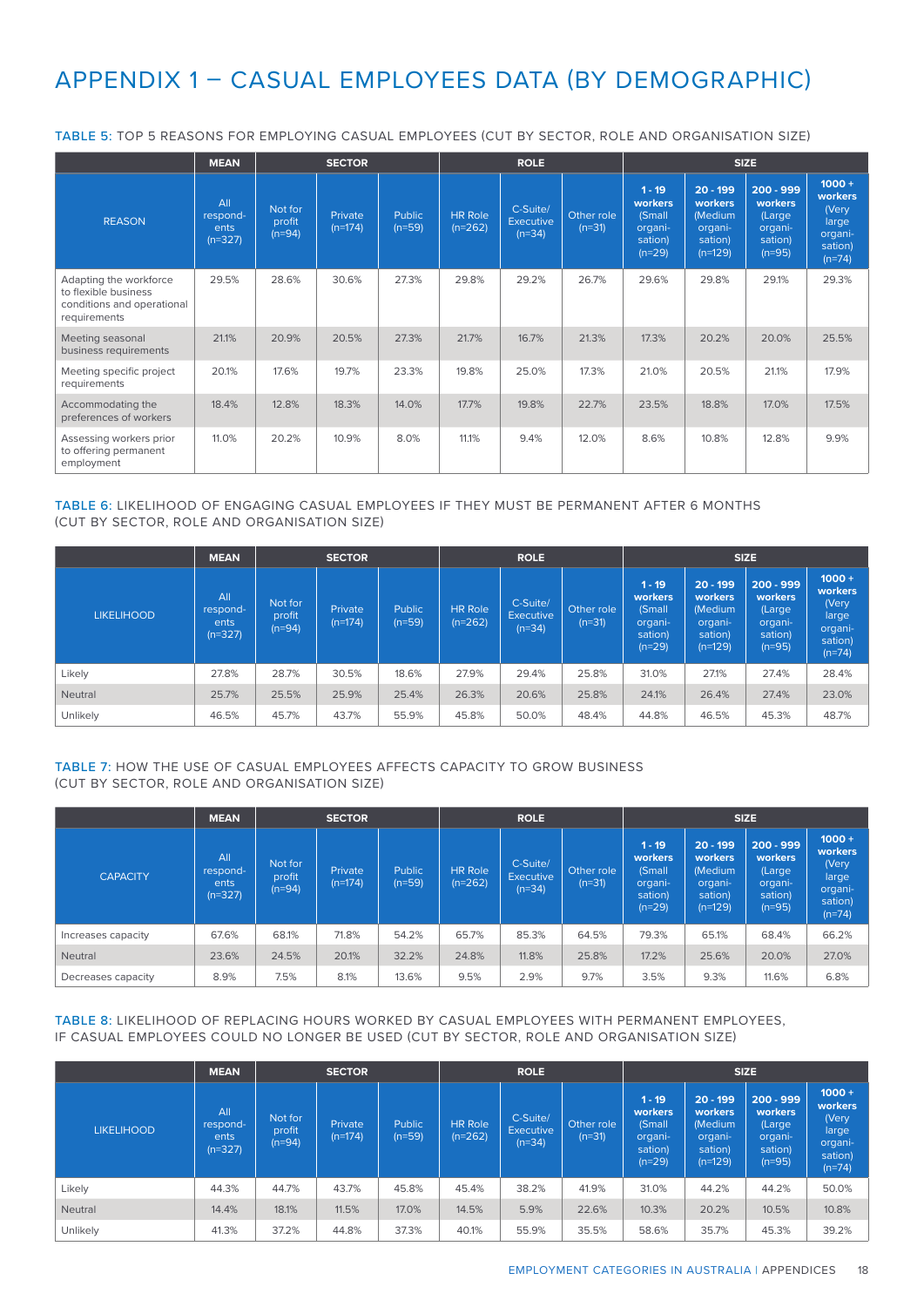## APPENDIX 2 – INDEPENDENT CONTRACTORS DATA (BY DEMOGRAPHIC)

|                                                                                              | <b>MEAN</b>                          |                               | <b>SECTOR</b>        |                           | <b>ROLE</b>          |                                   |                   | <b>SIZE</b>                                                     |                                                                    |                                                                    |                                                                         |
|----------------------------------------------------------------------------------------------|--------------------------------------|-------------------------------|----------------------|---------------------------|----------------------|-----------------------------------|-------------------|-----------------------------------------------------------------|--------------------------------------------------------------------|--------------------------------------------------------------------|-------------------------------------------------------------------------|
| <b>REASON</b>                                                                                | All<br>respond-<br>ents<br>$(n=241)$ | Not for<br>profit<br>$(n=57)$ | Private<br>$(n=132)$ | <b>Public</b><br>$(n=52)$ | HR role<br>$(n=179)$ | C-suite/<br>executive<br>$(n=30)$ | Other<br>$(n=32)$ | $1 - 19$<br>workers<br>(small<br>organi-<br>sation)<br>$(n=39)$ | $20 - 199$<br>workers<br>(medium<br>organi-<br>sation)<br>$(n=81)$ | $200 - 999$<br>workers<br>(large<br>organi-<br>sation)<br>$(n=61)$ | $1000 +$<br>workers<br>(very<br>large<br>organi-<br>sation)<br>$(n=60)$ |
| Meeting specific<br>project requirements                                                     | 34.1%                                | 39.8%                         | 30.6%                | 37.3%                     | 33.3%                | 36.8%                             | 36.8%             | 33.3%                                                           | 32.1%                                                              | 34.1%                                                              | 37.8%                                                                   |
| Adapting the workforce<br>to flexible business<br>conditions and operational<br>requirements | 26.4%                                | 22.0%                         | 28.9%                | 24.6%                     | 27.6%                | 22.1%                             | 23.5%             | 27.1%                                                           | 27.8%                                                              | 23.5%                                                              | 26.8%                                                                   |
| Meeting seasonal<br>business requirements                                                    | 16.6%                                | 17.9%                         | 16.0%                | 17.0%                     | 16.3%                | 19.1%                             | 16.2%             | 18.8%                                                           | 16.0%                                                              | 16.7%                                                              | 15.8%                                                                   |
| Accommodating the<br>preferences of workers                                                  | 14.4%                                | 12.2%                         | 17.9%                | 7.6%                      | 13.6%                | 19.1%                             | 14.7%             | 17.7%                                                           | 15.0%                                                              | 17.4%                                                              | 7.9%                                                                    |
| Increasing speed of the<br>recruitment process                                               | 8.5%                                 | 8.1%                          | 6.6%                 | 13.6%                     | 9.4%                 | 2.9%                              | 8.8%              | 3.1%                                                            | 9.1%                                                               | 8.3%                                                               | 11.8%                                                                   |

TABLE 9: TOP 5 REASONS FOR EMPLOYING INDEPENDENT CONTRACTORS (CUT BY SECTOR, ROLE AND ORGANISATION SIZE)

TABLE 10: LIKELIHOOD OF ENGAGING INDIVIDUAL INDEPENDENT CONTRACTORS IF THEY COULD ONLY BE ENGAGED FOR A MAXIMUM OF 12 MONTHS (CUT BY SECTOR, ROLE AND ORGANISATION SIZE)

|                   | <b>MEAN</b>                          |                               | <b>SECTOR</b>        |                    | <b>ROLE</b>          |                                   |                          | <b>SIZE</b>                                                     |                                                                    |                                                                    |                                                                         |
|-------------------|--------------------------------------|-------------------------------|----------------------|--------------------|----------------------|-----------------------------------|--------------------------|-----------------------------------------------------------------|--------------------------------------------------------------------|--------------------------------------------------------------------|-------------------------------------------------------------------------|
| <b>LIKELIHOOD</b> | All<br>respond-<br>ents<br>$(n=241)$ | Not for<br>profit<br>$(n=57)$ | Private<br>$(n=132)$ | Public<br>$(n=52)$ | HR role<br>$(n=179)$ | C-suite/<br>executive<br>$(n=30)$ | <b>Other</b><br>$(n=32)$ | $1 - 19$<br>workers<br>(small<br>organi-<br>sation)<br>$(n=39)$ | $20 - 199$<br>workers<br>(medium<br>organi-<br>sation)<br>$(n=81)$ | $200 - 999$<br>workers<br>(large<br>organi-<br>sation)<br>$(n=61)$ | $1000 +$<br>workers<br>(very<br>large<br>organi-<br>sation)<br>$(n=60)$ |
| Likely            | 31.5%                                | 35.1%                         | 34.3%                | 18.4%              | 32.7%                | 28.0%                             | 26.3%                    | 33.3%                                                           | 29.6%                                                              | 33.9%                                                              | 30.6%                                                                   |
| Neutral           | 24.0%                                | 26.3%                         | 22.9%                | 23.7%              | 24.4%                | 20.0%                             | 26.3%                    | 19.1%                                                           | 25.4%                                                              | 22.0%                                                              | 26.5%                                                                   |
| Unlikely          | 44.5%                                | 38.6%                         | 42.9%                | 57.9%              | 43.0%                | 52.0%                             | 47.4%                    | 47.6%                                                           | 45.1%                                                              | 44.1%                                                              | 42.9%                                                                   |

### TABLE 11: HOW THE USE OF INDEPENDENT CONTRACTORS AFFECTS CAPACITY TO GROW BUSINESS (CUT BY SECTOR, ROLE AND ORGANISATION SIZE)

|                    | <b>MEAN</b>                                      |                               | <b>SECTOR</b>        |                    |                             | <b>ROLE</b>                       |                          | <b>SIZE</b>                                                     |                                                                    |                                                                     |                                                                         |
|--------------------|--------------------------------------------------|-------------------------------|----------------------|--------------------|-----------------------------|-----------------------------------|--------------------------|-----------------------------------------------------------------|--------------------------------------------------------------------|---------------------------------------------------------------------|-------------------------------------------------------------------------|
| <b>CAPACITY</b>    | Al <sub>l</sub><br>respond-<br>ents<br>$(n=241)$ | Not for<br>profit<br>$(n=57)$ | Private<br>$(n=132)$ | Public<br>$(n=52)$ | <b>HR</b> role<br>$(n=179)$ | C-suite/<br>executive<br>$(n=30)$ | <b>Other</b><br>$(n=32)$ | $1 - 19$<br>workers<br>(small<br>organi-<br>sation)<br>$(n=39)$ | $20 - 199$<br>workers<br>(medium<br>organi-<br>sation)<br>$(n=81)$ | $200 - 999$<br>workers<br>(large)<br>organi-<br>sation)<br>$(n=61)$ | $1000 +$<br>workers<br>(very<br>large<br>organi-<br>sation)<br>$(n=60)$ |
| Increases capacity | 59.3%                                            | 44.8%                         | 68.4%                | 51.9%              | 54.7%                       | 73.3%                             | 71.9%                    | 79.5%                                                           | 61.5%                                                              | 45.9%                                                               | 56.7%                                                                   |
| Neutral            | 33.7%                                            | 46.6%                         | 24.1%                | 44.2%              | 37.6%                       | 23.3%                             | 21.9%                    | 15.4%                                                           | 30.1%                                                              | 45.9%                                                               | 38.3%                                                                   |
| Decreases capacity | 7.0%                                             | 8.6%                          | 7.5%                 | 3.9%               | 7.7%                        | 3.3%                              | 6.3%                     | 5.1%                                                            | 8.4%                                                               | 8.2%                                                                | 5.0%                                                                    |

TABLE 12: LIKELIHOOD OF REPLACING HOURS WORKED BY INDEPENDENT CONTRACTORS WITH PERMANENT EMPLOYEES, IF INDEPENDENT CONTRACTORS COULD NO LONGER BE USED (CUT BY SECTOR, ROLE AND ORGANISATION SIZE)

|                   | <b>MEAN</b>                                      | <b>SECTOR</b>                 |                      |                    |                      | <b>ROLE</b>                       |                   | <b>SIZE</b>                                                     |                                                                    |                                                                     |                                                                         |
|-------------------|--------------------------------------------------|-------------------------------|----------------------|--------------------|----------------------|-----------------------------------|-------------------|-----------------------------------------------------------------|--------------------------------------------------------------------|---------------------------------------------------------------------|-------------------------------------------------------------------------|
| <b>LIKELIHOOD</b> | Al <sub>l</sub><br>respond-<br>ents<br>$(n=241)$ | Not for<br>profit<br>$(n=57)$ | Private<br>$(n=132)$ | Public<br>$(n=52)$ | HR role<br>$(n=179)$ | C-suite/<br>executive<br>$(n=30)$ | Other<br>$(n=32)$ | $1 - 19$<br>workers<br>(small<br>organi-<br>sation)<br>$(n=39)$ | $20 - 199$<br>workers<br>(medium<br>organi-<br>sation)<br>$(n=81)$ | $200 - 999$<br>workers<br>(large)<br>organi-<br>sation)<br>$(n=61)$ | $1000 +$<br>workers<br>(very<br>large<br>organi-<br>sation)<br>$(n=60)$ |
| Likely            | 35.0%                                            | 31.0%                         | 38.4%                | 30.8%              | 36.5%                | 36.7%                             | 25.0%             | 18.0%                                                           | 45.8%                                                              | 34.4%                                                               | 31.7%                                                                   |
| <b>Neutral</b>    | 20.2%                                            | 13.8%                         | 19.6%                | 28.9%              | 20.4%                | 23.3%                             | 15.6%             | 20.5%                                                           | 21.7%                                                              | 19.7%                                                               | 18.3%                                                                   |
| Unlikely          | 44.9%                                            | 55.2%                         | 42.1%                | 40.4%              | 43.1%                | 40.0%                             | 59.4%             | 61.5%                                                           | 32.5%                                                              | 45.9%                                                               | 50.0%                                                                   |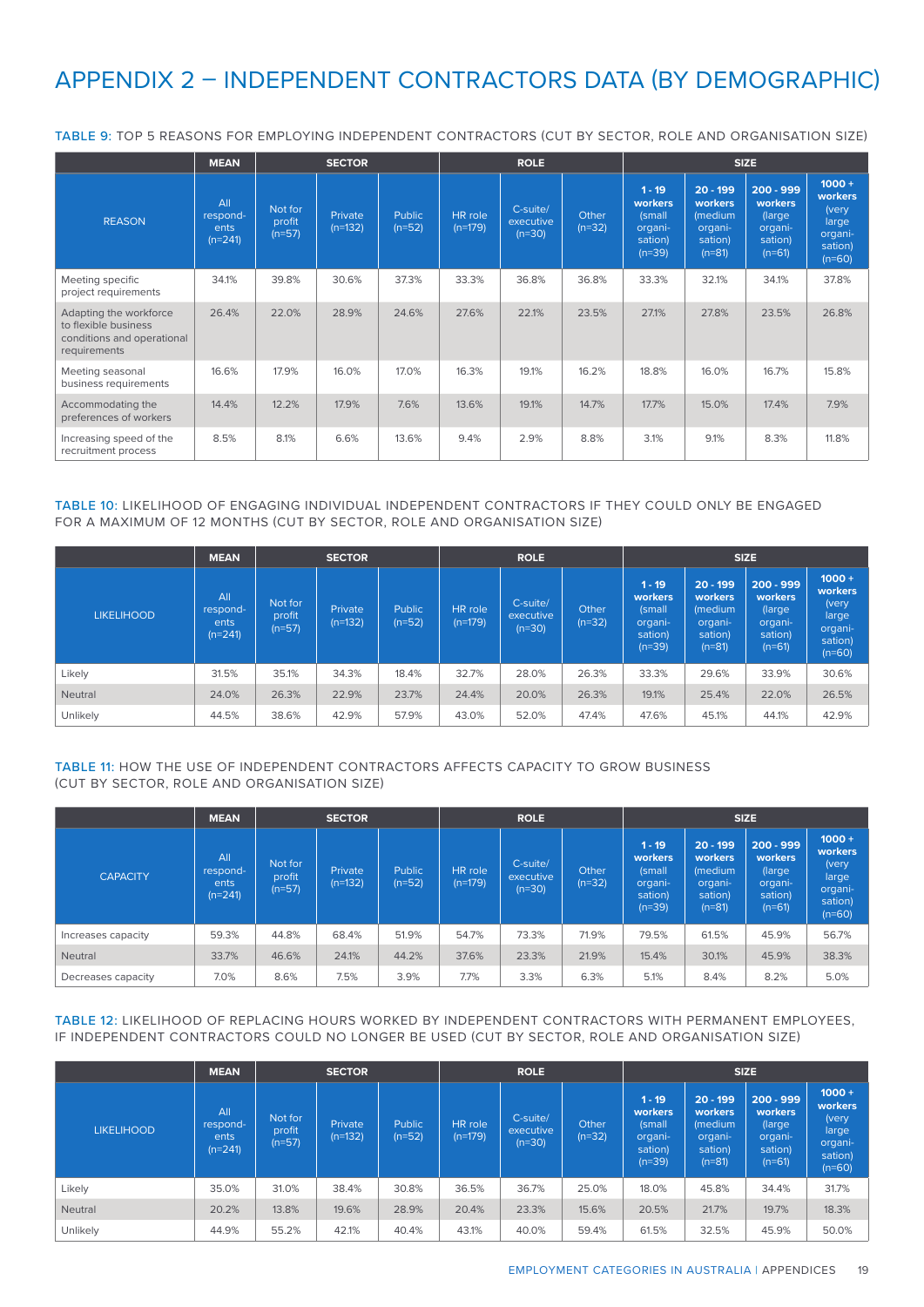## APPENDIX 3 – TEMPORARY WORKERS DATA (BY DEMOGRAPHIC)

#### *N.B.: 'Other roles' and '1-19 workers (small organisation)' were excluded from the analysis due to low sample size (n<15)*

#### TABLE 13: TOP 5 REASONS FOR EMPLOYING TEMPORARY WORKERS (CUT BY SECTOR, ROLE AND ORGANISATION SIZE)

|                                                                                              | <b>MEAN</b>                               | <b>SECTOR</b>                 |                      |                    |                             | <b>ROLE</b>                       | <b>SIZE</b>                                                     |                                                                 |                                                                  |                                                                   |  |
|----------------------------------------------------------------------------------------------|-------------------------------------------|-------------------------------|----------------------|--------------------|-----------------------------|-----------------------------------|-----------------------------------------------------------------|-----------------------------------------------------------------|------------------------------------------------------------------|-------------------------------------------------------------------|--|
| <b>REASON</b>                                                                                | All re-<br>spondents<br>Mean<br>$(n=207)$ | Not for<br>profit<br>$(n=53)$ | Private<br>$(n=104)$ | Public<br>$(n=50)$ | <b>HR</b> role<br>$(n=176)$ | C-suite/<br>executive<br>$(n=17)$ | $20 - 199$<br>workers<br>(Medium<br>organisa-<br>tion) $(n=71)$ | $200 - 999$<br>workers<br>(Large or-<br>qanisation)<br>$(n=69)$ | $1000 +$<br>workers<br>(Very large<br>organisa-<br>$\tan$ (n=65) | $1000 +$<br>workers<br>(very large<br>organisa-<br>$tion)$ (n=65) |  |
| Adapting the workforce<br>to flexible business<br>conditions and operational<br>requirements | 26.5%                                     | 25.5%                         | 29.2%                | 21.9%              | 26.6%                       | 34.4%                             | 24.9%                                                           | 28.1%                                                           | 26.5%                                                            | 37.8%                                                             |  |
| Meeting specific project<br>requirements                                                     | 25.2%                                     | 24.6%                         | 25.0%                | 26.1%              | 24.9%                       | 18.8%                             | 25.4%                                                           | 24.0%                                                           | 25.2%                                                            | 26.8%                                                             |  |
| Meeting seasonal business<br>requirements                                                    | 18.9%                                     | 20.0%                         | 17.0%                | 21.9%              | 20.2%                       | 15.6%                             | 17.8%                                                           | 17.8%                                                           | 21.8%                                                            | 15.8%                                                             |  |
| Increasing speed of the<br>recruitment process                                               | 18.3%                                     | 21.8%                         | 17.0%                | 17.7%              | 17.9%                       | 18.8%                             | 20.7%                                                           | 17.1%                                                           | 17.0%                                                            | 7.9%                                                              |  |
| Outsourcing employment<br>and workforce management                                           | 11.2%                                     | 8.2%                          | 11.9%                | 12.6%              | 10.5%                       | 12.5%                             | 11.2%                                                           | 13.0%                                                           | 9.5%                                                             | 11.8%                                                             |  |

### TABLE 14: LIKELIHOOD OF ENGAGING TEMPORARY WORKERS IF THEY MUST BE DIRECT HIRE EMPLOYEES AFTER 6 MONTHS (CUT BY SECTOR, ROLE AND ORGANISATION SIZE)

|                | <b>MEAN</b>                               |                               | <b>SECTOR</b>               |                           |                      | <b>ROLE</b>                       | <b>SIZE</b>                                                            |                                                                 |                                                                   |                                                                   |  |
|----------------|-------------------------------------------|-------------------------------|-----------------------------|---------------------------|----------------------|-----------------------------------|------------------------------------------------------------------------|-----------------------------------------------------------------|-------------------------------------------------------------------|-------------------------------------------------------------------|--|
| <b>REASON</b>  | All re-<br>spondents<br>Mean<br>$(n=208)$ | Not for<br>profit<br>$(n=53)$ | <b>Private</b><br>$(n=104)$ | <b>Public</b><br>$(n=50)$ | HR role<br>$(n=176)$ | C-suite/<br>executive<br>$(n=17)$ | $20 - 199$<br><b>workers</b><br>(Medium<br>organisa-<br>tion) $(n=71)$ | $200 - 999$<br>workers<br>(Large or-<br>qanisation)<br>$(n=69)$ | $1000 +$<br>workers<br>(Very large)<br>organisa-<br>$\tan$ (n=65) | $1000 +$<br>workers<br>(very large<br>organisa-<br>tion) $(n=65)$ |  |
| Likely         | 21.6%                                     | 20.8%                         | 28.9%                       | 7.8%                      | 18.8%                | 35.3%                             | 30.6%                                                                  | 24.6%                                                           | 9.2%                                                              | 37.8%                                                             |  |
| <b>Neutral</b> | 19.2%                                     | 22.6%                         | 16.4%                       | 21.6%                     | 20.5%                | 5.9%                              | 16.7%                                                                  | 14.5%                                                           | 26.2%                                                             | 26.8%                                                             |  |
| Unlikely       | 59.1%                                     | 56.6%                         | 54.8%                       | 70.6%                     | 60.8%                | 58.8%                             | 52.8%                                                                  | 60.9%                                                           | 64.6%                                                             | 15.8%                                                             |  |

TABLE 15: LIKELIHOOD OF ENGAGING TEMPORARY WORKERS IF THEY MUST HAVE THE SAME TERMS AND CONDITIONS OF EMPLOYMENT AS YOUR DIRECT HIRE EMPLOYEES DOING THE SAME WORK (CUT BY SECTOR, ROLE AND ORGANISATION SIZE)

|               | <b>MEAN</b>                               | <b>SECTOR</b>                 |                      |                    |                      | <b>ROLE</b>                       | <b>SIZE</b>                                                     |                                                                 |                                                                           |                                                                   |  |
|---------------|-------------------------------------------|-------------------------------|----------------------|--------------------|----------------------|-----------------------------------|-----------------------------------------------------------------|-----------------------------------------------------------------|---------------------------------------------------------------------------|-------------------------------------------------------------------|--|
| <b>REASON</b> | All re-<br>spondents<br>Mean<br>$(n=208)$ | Not for<br>profit<br>$(n=53)$ | Private<br>$(n=104)$ | Public<br>$(n=50)$ | HR role<br>$(n=176)$ | C-suite/<br>executive<br>$(n=17)$ | $20 - 199$<br>workers<br>(Medium<br>organisa-<br>tion) $(n=71)$ | $200 - 999$<br>workers<br>(Large or-<br>qanisation)<br>$(n=69)$ | $1000 +$<br><b>workers</b><br>(Very large)<br>organisa-<br>tion) $(n=65)$ | $1000 +$<br>workers<br>(very large<br>organisa-<br>tion) $(n=65)$ |  |
| Likely        | 33.5%                                     | 26.4%                         | 36.5%                | 34.7%              | 34.3%                | 35.3%                             | 36.7%                                                           | 31.3%                                                           | 38.5%                                                                     | 37.8%                                                             |  |
| Neutral       | 31.6%                                     | 37.7%                         | 27.9%                | 32.7%              | 33.7%                | 17.7%                             | 28.3%                                                           | 32.8%                                                           | 32.7%                                                                     | 26.8%                                                             |  |
| Unlikely      | 35.0%                                     | 35.9%                         | 35.6%                | 32.7%              | 32.0%                | 47.1%                             | 35.0%                                                           | 35.9%                                                           | 28.9%                                                                     | 15.8%                                                             |  |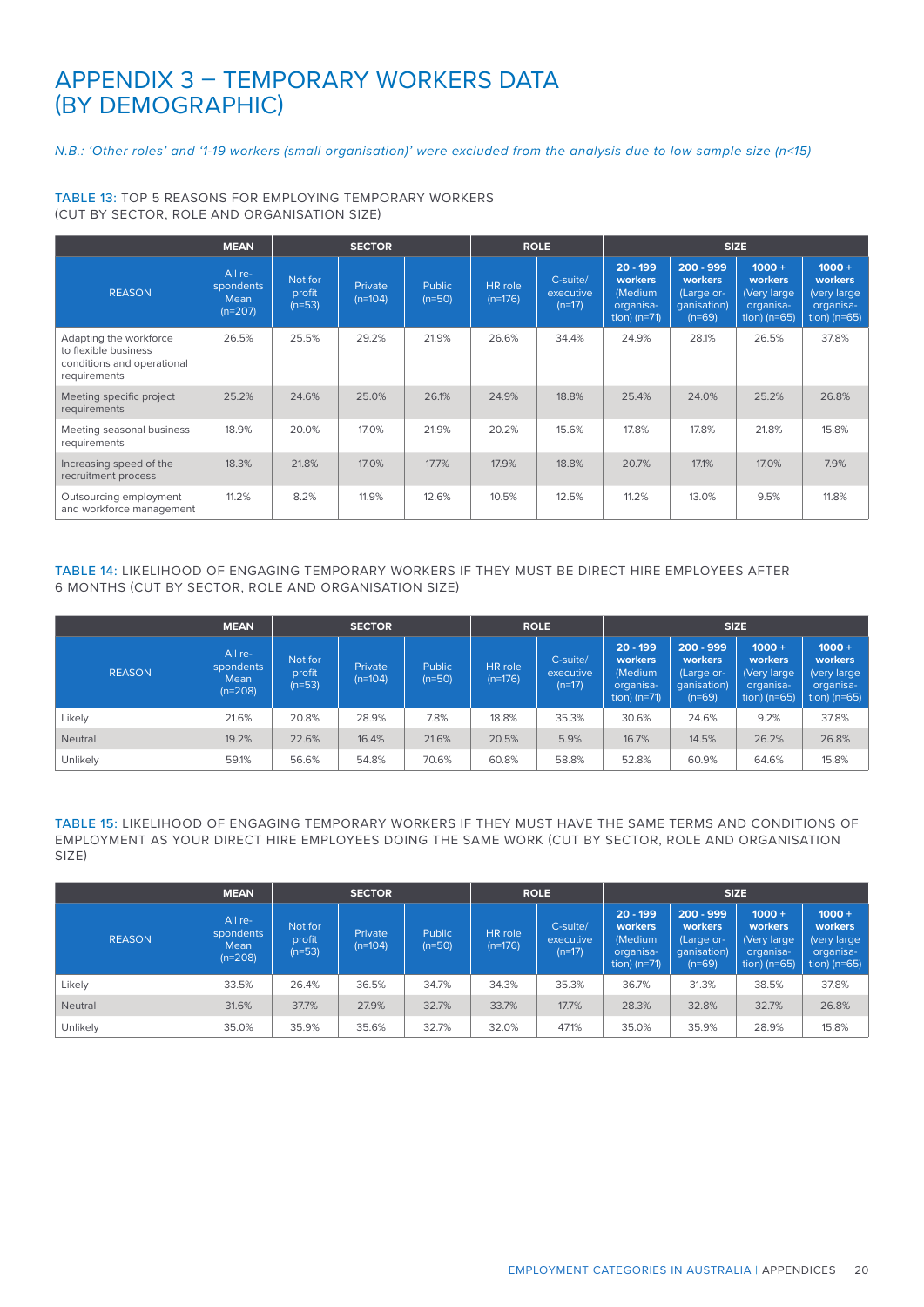## APPENDIX 3 – TEMPORARY WORKERS DATA (BY DEMOGRAPHIC)

### *N.B.: 'Other roles' and '1-19 workers (small organisation)' were excluded from the analysis due to low sample size (n<15)*

TABLE 16: HOW THE USE OF TEMPORARY WORKERS AFFECTS CAPACITY TO GROW BUSINESS (CUT BY SECTOR, ROLE AND ORGANISATION SIZE)

|                    | <b>MEAN</b>                               |                               | <b>SECTOR</b>        |                           |                      | <b>ROLE</b>                       | <b>SIZE</b>                                                     |                                                                 |                                                                  |                                                                      |  |
|--------------------|-------------------------------------------|-------------------------------|----------------------|---------------------------|----------------------|-----------------------------------|-----------------------------------------------------------------|-----------------------------------------------------------------|------------------------------------------------------------------|----------------------------------------------------------------------|--|
| <b>REASON</b>      | All re-<br>spondents<br>Mean<br>$(n=208)$ | Not for<br>profit<br>$(n=53)$ | Private<br>$(n=104)$ | <b>Public</b><br>$(n=50)$ | HR role<br>$(n=176)$ | C-suite/<br>executive<br>$(n=17)$ | $20 - 199$<br>workers<br>(Medium<br>organisa-<br>tion) $(n=71)$ | $200 - 999$<br>workers<br>(Large or-<br>qanisation)<br>$(n=69)$ | $1000 +$<br>workers<br>(Very large)<br>organisa-<br>tion) (n=65) | $1000 +$<br>workers<br>(very large)<br>organisa-<br>tion) ( $n=65$ ) |  |
| Increases capacity | 55.3%                                     | 41.5%                         | 60.6%                | 58.8%                     | 54.0%                | 70.6%                             | 58.3%                                                           | 44.9%                                                           | 61.5%                                                            | 37.8%                                                                |  |
| Neutral            | 35.6%                                     | 49.1%                         | 31.7%                | 29.4%                     | 37.5%                | 23.5%                             | 30.6%                                                           | 47.8%                                                           | 29.2%                                                            | 26.8%                                                                |  |
| Decreases capacity | 9.1%                                      | 9.4%                          | 7.7%                 | 11.8%                     | 8.5%                 | 5.9%                              | 11.1%                                                           | 7.3%                                                            | 9.2%                                                             | 15.8%                                                                |  |

### TABLE 17: LIKELIHOOD OF REPLACING HOURS WORKED BY TEMPORARY WORKERS WITH PERMANENT EMPLOYEES, IF TEMPORARY WORKERS AND CONTRACTORS COULD NO LONGER BE USED (CUT BY SECTOR, ROLE AND ORGANISATION SIZE)

|                | <b>MEAN</b>                               |                               | <b>SECTOR</b>        |                    |                      | <b>ROLE</b>                       | <b>SIZE</b>                                                     |                                                                        |                                                                    |                                                                   |
|----------------|-------------------------------------------|-------------------------------|----------------------|--------------------|----------------------|-----------------------------------|-----------------------------------------------------------------|------------------------------------------------------------------------|--------------------------------------------------------------------|-------------------------------------------------------------------|
| <b>REASON</b>  | All re-<br>spondents<br>Mean<br>$(n=208)$ | Not for<br>profit<br>$(n=53)$ | Private<br>$(n=104)$ | Public<br>$(n=50)$ | HR role<br>$(n=176)$ | C-suite/<br>executive<br>$(n=17)$ | $20 - 199$<br>workers<br>(Medium<br>organisa-<br>tion) $(n=71)$ | $200 - 999$<br><b>workers</b><br>(Large or-<br>qanisation)<br>$(n=69)$ | $1000 +$<br>workers<br>(Very large)<br>organisa-<br>tion) $(n=65)$ | $1000 +$<br>workers<br>(very large<br>organisa-<br>tion) $(n=65)$ |
| Likely         | 31.7%                                     | 34.0%                         | 29.8%                | 33.3%              | 31.3%                | 41.2%                             | 27.8%                                                           | 37.7%                                                                  | 30.8%                                                              | 37.8%                                                             |
| <b>Neutral</b> | 23.6%                                     | 17.0%                         | 23.1%                | 31.4%              | 23.9%                | 17.7%                             | 29.2%                                                           | 18.8%                                                                  | 21.5%                                                              | 26.8%                                                             |
| Unlikely       | 44.7%                                     | 49.1%                         | 47.1%                | 35.3%              | 44.9%                | 41.2%                             | 43.1%                                                           | 43.5%                                                                  | 47.7%                                                              | 15.8%                                                             |